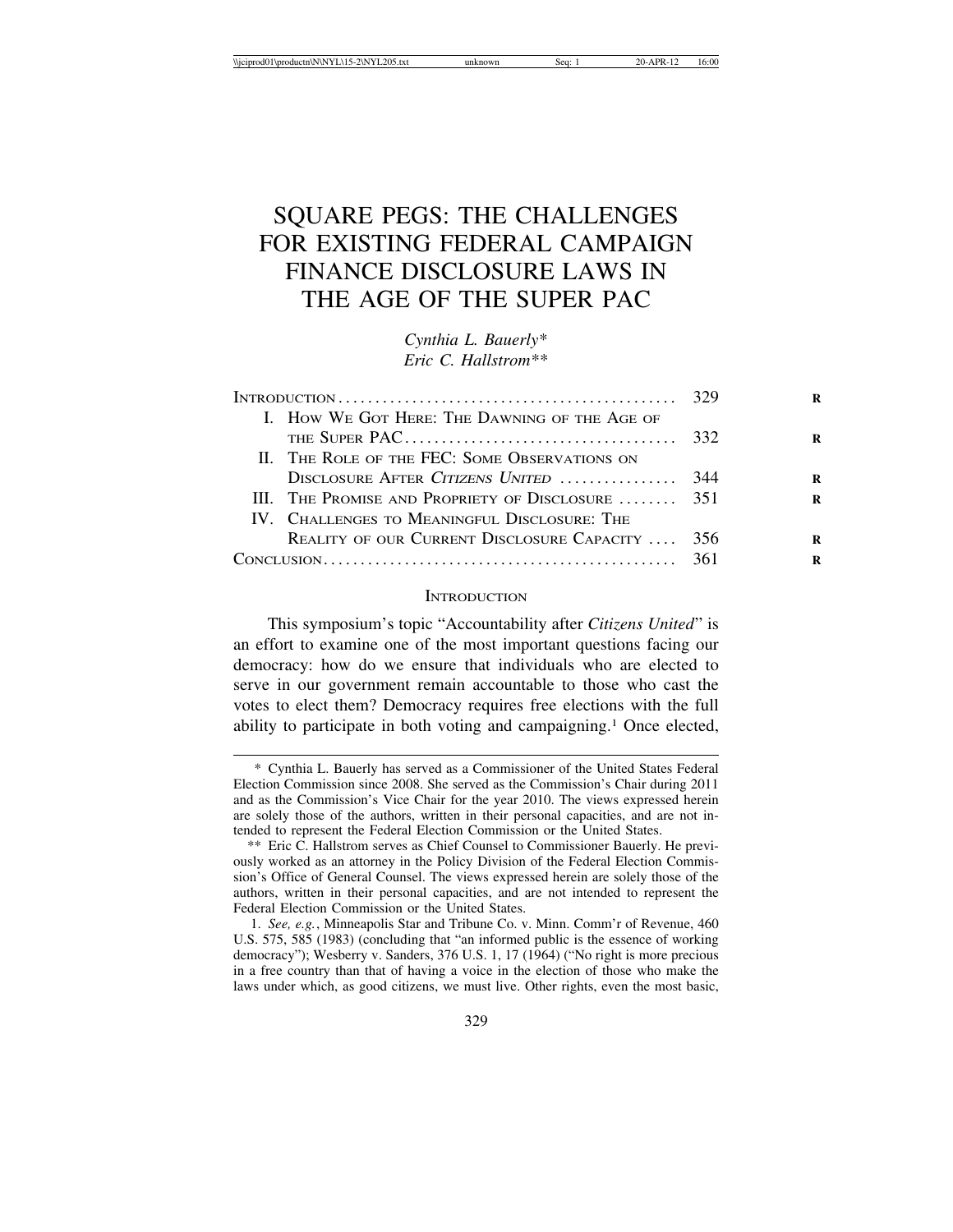officeholders know that the next election is the ultimate test of accountability for their term in office. To fulfill the democratic promise of our elections, however, it is necessary that the campaigns waged to seek reelection or to unseat an incumbent provide a measure of accountability to the voters who must judge who best will serve their interests and goals.

The Federal Election Campaign Act (the Act or FECA) was enacted to introduce additional accountability into our federal electoral system.2 The limits and prohibitions in the Act provide important safeguards against corruption or the appearance of corruption. Additional opportunities for accountability exist in the disclosure and disclaimer regime created by the Act. Disclosure provides "shareholders and citizens with the information needed to hold corporations and elected officials accountable for their positions and supporters."3

The Federal Election Commission's (FEC or the Commission) role in this system of accountability is to ensure that existing campaign finance laws and regulations are enforced and, given its authority to issue regulations, to ensure that those regulations are workable and meaningful in the implementation of the statute. Opportunities for accountability can be found in every report filed with the FEC by, for example, a candidate or party committee.<sup>4</sup> In addition, disclaimers attached to communications by political committees and other speakers can be used to ensure accountability.5 Disclosure and disclaimers provide important transparency within the campaign finance system. However, it is important to consider the limitations of existing regulations both as a result of constitutional interpretation and the practical realities of growing volume. Moreover, the FEC and the Act are not the only actors and laws aimed at ensuring the accountability of those campaigning for office and those attempting to influence voters. The

2. S. REP. NO. 93-689 (1974); *see also* Buckley v. Valeo, 424 U.S. 1, 26 (1976) (noting the Act's primary purpose was "to limit the actuality and appearance of corruption resulting from large individual financial contributions").

3. Citizens United v. FEC, 130 S. Ct. 876, 916 (2010).

are illusory if the right to vote is undermined."); RONALD DWORKIN, FREEDOM'S LAW: THE MORAL READING OF THE CONSTITUTION 17 (1996) ("Democracy means government subject to conditions—we might call these the 'democratic' conditions—of equal status for all citizens."); JOHN HART ELY, DEMOCRACY AND DISTRUST: A THE-ORY OF JUDICIAL REVIEW 76 (1980) ("Popular control and egalitarianism are surely both ancient American ideals; indeed dictionary definitions of 'democracy' tend to incorporate both.").

<sup>4.</sup> *See* 2 U.S.C. § 434 (2006) (setting forth reporting requirements for political committees).

<sup>5.</sup> *See* 2 U.S.C. § 441d (2006) (setting out disclaimer requirements for public communications).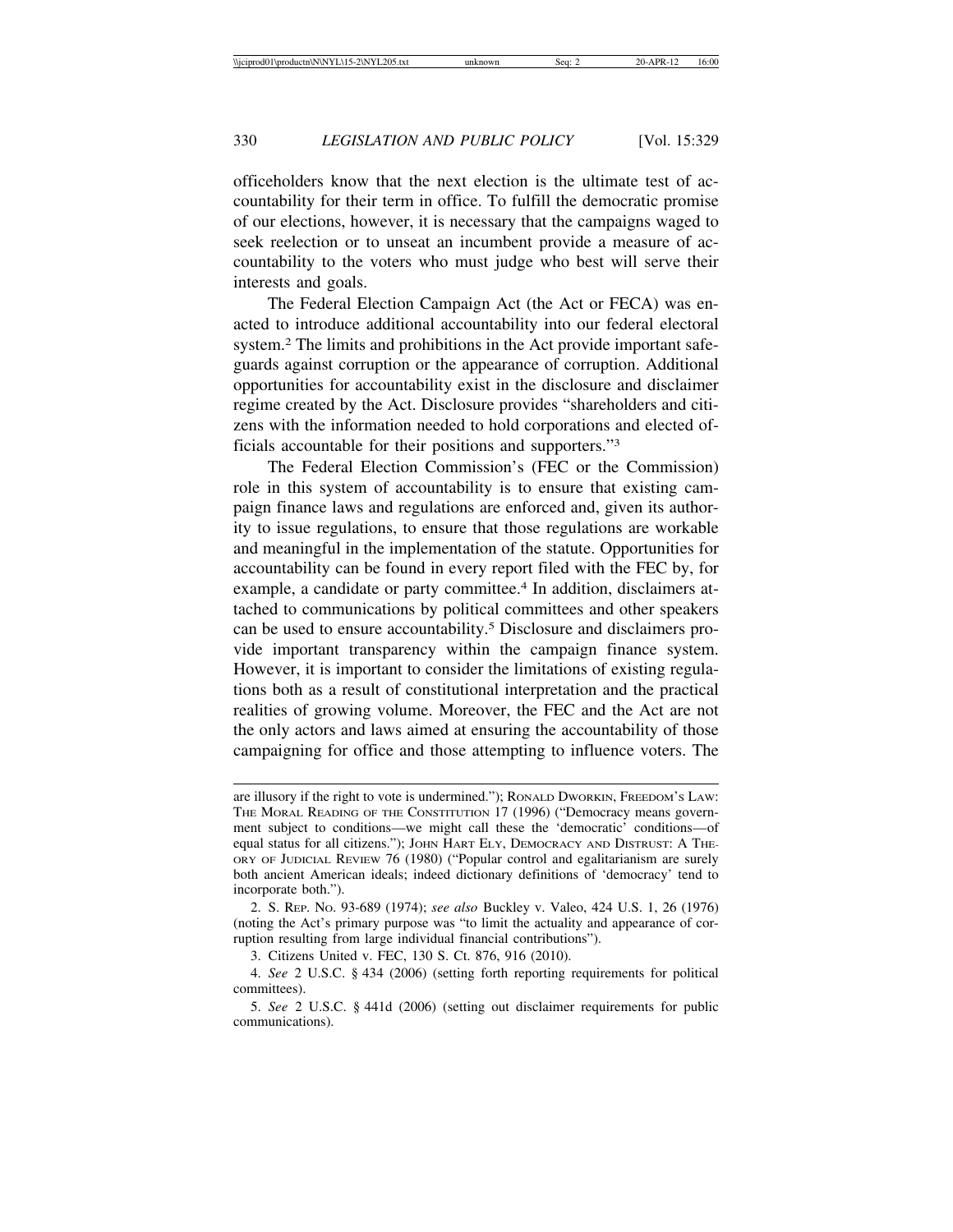Internal Revenue Service (IRS), Securities Exchange Commission (SEC), and congressional ethics and lobbying regimes all play a role in bringing accountability to our systems of campaigns, elections, and officeholder conduct and each reevaluates its approach from time to time<sup>6</sup>

As the world is broken into smaller, faster-paced bits due to email, text messages, tweets, YouTube videos, and Facebook posts, there is a corresponding increase in the volume of political messages to which each of us is exposed. It is difficult to imagine how recipients are to assess the messages being put forth into the public sphere and effectively assign meaning to them. While there may be no such thing as *too* many ideas, opinions, or pieces of information contributing to the political discourse, there is surely a point of diminishing returns. Much like drinking from a fire hose, it can be extremely difficult to extract anything of value when faced with an enormous quantity of messages. Indeed, as the number of messages grows, we often lack the requisite information to effectively measure, evaluate, or respond.

The essence of accountability is the ability to assess information and determine whether to take action based on that information. The sensory overload phenomenon is true in political debate. How many websites, blogs, and Twitter feeds can one effectively follow and still have any time to digest even a portion of the information coming at such an expanding volume? It is particularly true in the context of campaign finance where additional speakers, including some new types of speakers, are spending more money and engaging in a wider variety of activities, only some of which are subject to regulation and reporting requirements.

This essay will briefly review recent significant changes to campaign finance laws and their potential impact on accountability. Next, we will explore the FEC's role in political accountability including the importance of disclosure as a key aspect, focusing on the legally sound and wise policy underpinnings of disclosure. Finally, the essay will comment on the remaining challenges to achieving meaningful and robust disclosure in the face of significant increases in the types of speakers and spending on communications aimed at voters.

<sup>6.</sup> *See, e.g.*, Honest Leadership and Open Government Act of 2007, Pub. L. No. 110-81, 121 Stat. 736 (2007); Petition for Rulemaking (Aug. 3, 2011) (submitted by Comm. on Disclosure of Corporate Political Spending to the SEC); Rulemaking Petition on Campaign Activities by Section  $501(c)(4)$  Organizations (July 27, 2011) (submitted by Democracy 21 & The Campaign Legal Ctr. to the IRS).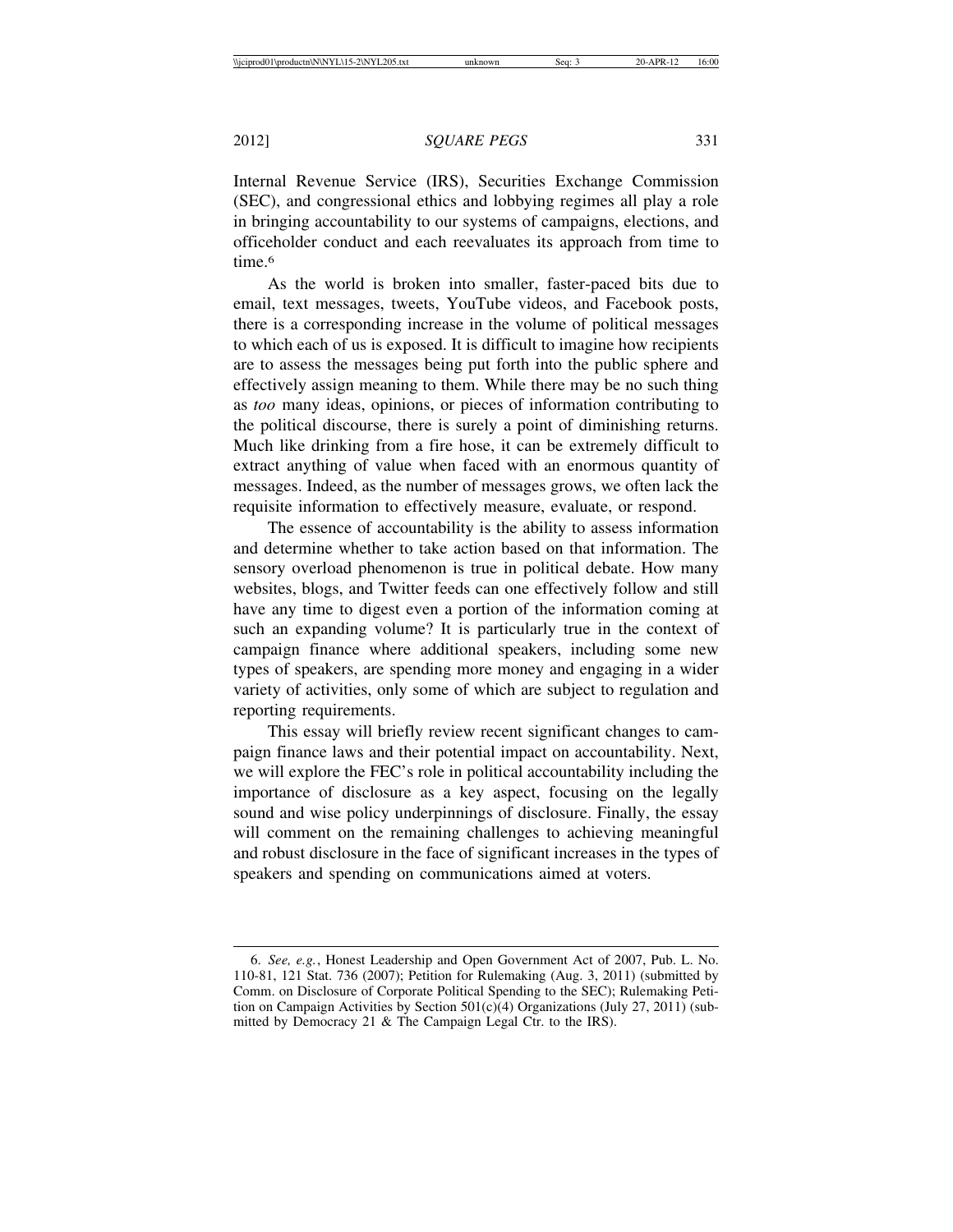## HOW WE GOT HERE:

### THE DAWNING OF THE AGE OF THE SUPER PAC

The long debate over campaign finance regulation has been recently energized. This is in large part due to the well-known and often-cited Supreme Court decision in *Citizens United v. FEC*, <sup>7</sup> as well as *SpeechNow.org v. FEC*, 8 a decision that received far less attention but has a potentially larger impact on our campaign finance system. The Supreme Court's decision in *Citizens United* and the D.C. Circuit's decision in *SpeechNow* together<sup>9</sup> shifted the landscape of campaign finance laws—and led to the creation of what is now known as the "Super PAC."10

9. This is not intended to give short shrift to the District of Columbia Circuit Court of Appeals' decision in *EMILY's List v. FEC*, 581 F.3d 1 (D.C. Cir. 2009). There is no doubt that the *EMILY's List* decision is in keeping with the principles of *Citizens United* and *SpeechNow* with respect to the constitutional treatment of independent political expenditures. At issue in *EMILY's List* were several Commission allocation regulations along with a separate regulation setting forth the percentage the Commission will deem contributions when "the corresponding solicitation indicated that donations would be used to support the election or defeat of a federal candidate." *Id.* at 4–5. A divided panel held that these regulations did "not pass muster under the Supreme Court's First Amendment precedents" because they were "not 'closely drawn' to serve a cognizable anticorruption interest." *Id.* at 18. The case was decided before *Citizens United* and one member of the panel stated that the majority's analysis "results in tension—perhaps irreconcilable tension—with McConnell." *Id.* at 39 (Brown, J. concurring in part). For those reasons, Commissioners Bauerly, Walther, and Weintraub supported the General Counsel's recommendation to file a petition for rehearing en banc. As Commissioners Bauerly and Weintraub stated at the time, "[T]he divided panel's majority opinion reaches constitutional conclusions that were not necessary to its holding and were not briefed by either party at any stage in the litigation." *See* Cynthia L. Bauerly, Chair, and Ellen Weintraub, Comm'r, FEC, Statement regarding failure of the Commission to seek rehearing en banc in *EMILY's List v. FEC* (Oct. 22, 2009), *available at* http://www.fec.gov/members/bauerly/statements/EmilysList2009- 10-22.pdf. We continue to believe that additional consideration by the full Circuit would have been valuable. It is notable that when the en banc Court of Appeals issued its decision in *SpeechNow*, it made no reference to *EMILY's List*, even though the latter case purports to address the same type of non-profit advocacy groups at issue in *SpeechNow*. That said, the Commission did not appeal *EMILY's List*. The case now adds to the legal milieu governing independent political activity of advocacy groups, another citation for the proposition that "it is 'implausible' that contributions to committees making only independent expenditures corrupt or create the appearance of corruption." Thalheimer v. City of San Diego, 706 F. Supp. 2d 1065, 1075 (S.D. Cal. 2010).

10. Under the Act, a political committee is defined as "any committee, club, association, or other group of persons which receives contributions" of more than \$1000 in a year or makes expenditures of more than \$1000 in a year. 2 U.S.C. § 431(4) (2006). "PAC"—or political action committee—is the "popular term for a political committee

<sup>7. 130</sup> S. Ct. 876 (2010).

<sup>8. 599</sup> F.3d 686 (D.C. Cir. 2010).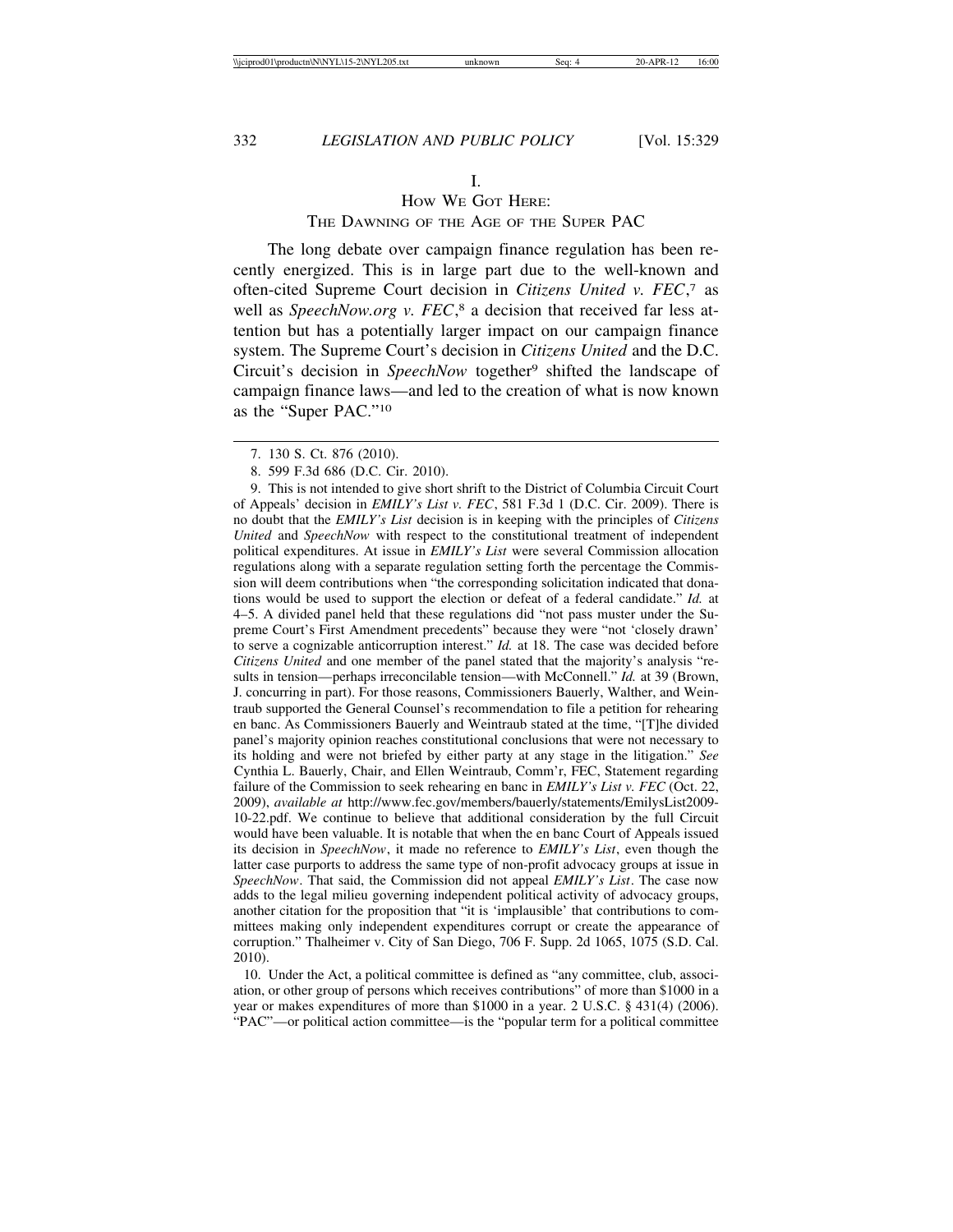The Court's decision striking down the corporate expenditure ban in *Citizens United* was a landmark decision, but it did not come out of the blue. It followed a series of cases, including *FEC v. Wisconsin Right to Life* (*WRTL*)11 and *FEC v. Massachusetts Citizens for Life* (*MCFL*)12 that previously chipped away at the statutory prohibition on corporate expenditures. Although *WRTL* and *MCFL* indicated that there were some constitutional problems with uniform application of the corporate expenditure prohibitions in FECA, it was *Citizens United* that finally brought this line of reasoning full circle, holding that the statutory provisions prohibiting corporations from making independent expenditures<sup>13</sup> and electioneering communications<sup>14</sup> vio-

11. 551 U.S. 449 (2007).

12. 479 U.S. 238 (1986).

13. An "independent expenditure" is statutorily defined as "an expenditure by a person—(A) expressly advocating the election or defeat of a clearly identified candidate; and (B) that is not made in concert or cooperation with or at the request or suggestion of such candidate, the candidate's authorized political committee, or their agents, or a political party committee or its agents." 2 U.S.C. § 431(17) (2006). Similarly, the Commission's regulations define an "independent expenditure" as "an expenditure by a person for a communication expressly advocating the election or defeat of a clearly identified candidate . . . ." 11 C.F.R. § 100.16(a) (2011).

Express advocacy is defined as:

[A]ny communication that—(a) Uses phrases such as "vote for the President," "re-elect your Congressman," "support the Democratic nominee," "cast your ballot for the Republican challenger for U.S. Senate in Georgia," "Smith for Congress," "Bill McKay in '94," "vote Pro-Life" or "vote Pro-Choice" accompanied by a listing of clearly identified candidates described as Pro-Life or Pro-Choice, "vote against Old Hickory,"

that is neither a party committee nor an authorized committee of a candidate." FEC, FEDERAL ELECTION COMMISSION CAMPAIGN GUIDE, CONGRESSIONAL CANDIDATES AND COMMITTEES 170 (2011). PACs sponsored by a corporation or labor organization are called separate segregated funds. *Id.* PACs without a corporate or labor sponsor are called non-connected committees. *Id.* In general, a Super PAC differs from a typical non-connected PAC in that they "can take in and spend unlimited amounts, including monies from corporate treasury funds." Ciara Torres-Spelliscy, *Has the Tide Turned in Favor of Disclosure? Revealing Money in Politics after* Citizens United *and* Doe v. Reed, 27 GA. ST. U. L. REV. 1057, 1085 (2011); *see also* FEC Advisory Op. 2011-12 (June 30, 2011), *available at* http://saos.nictusa.com/aodocs/ AO%202011-12.pdf ("Consistent with the *Citizens United* and *SpeechNow* opinions, the Commission concluded that corporations, labor organizations, political committees, and individuals may each make unlimited contributions to IEOPCs, and that these IEOPCs may solicit unlimited contributions from these sources."). Of course, funds raised in unlimited amounts and from previously prohibited sources like corporations and labor organizations may only be spent on independent expenditures. *See SpeechNow*, 599 F.3d at 696 (noting that the decision only applied to "SpeechNow, an independent expenditure-only group" and did not affect "limits on direct contributions to candidates"); *see also* Carey v. FEC, 791 F. Supp. 2d 121, 126 (D.C. Cir. 2011) (noting that "[r]ecent Supreme Court and D.C. Circuit cases have partially invalidated statutory provisions within FECA with respect to the limits placed on contributions for independent expenditures in federal election campaigns").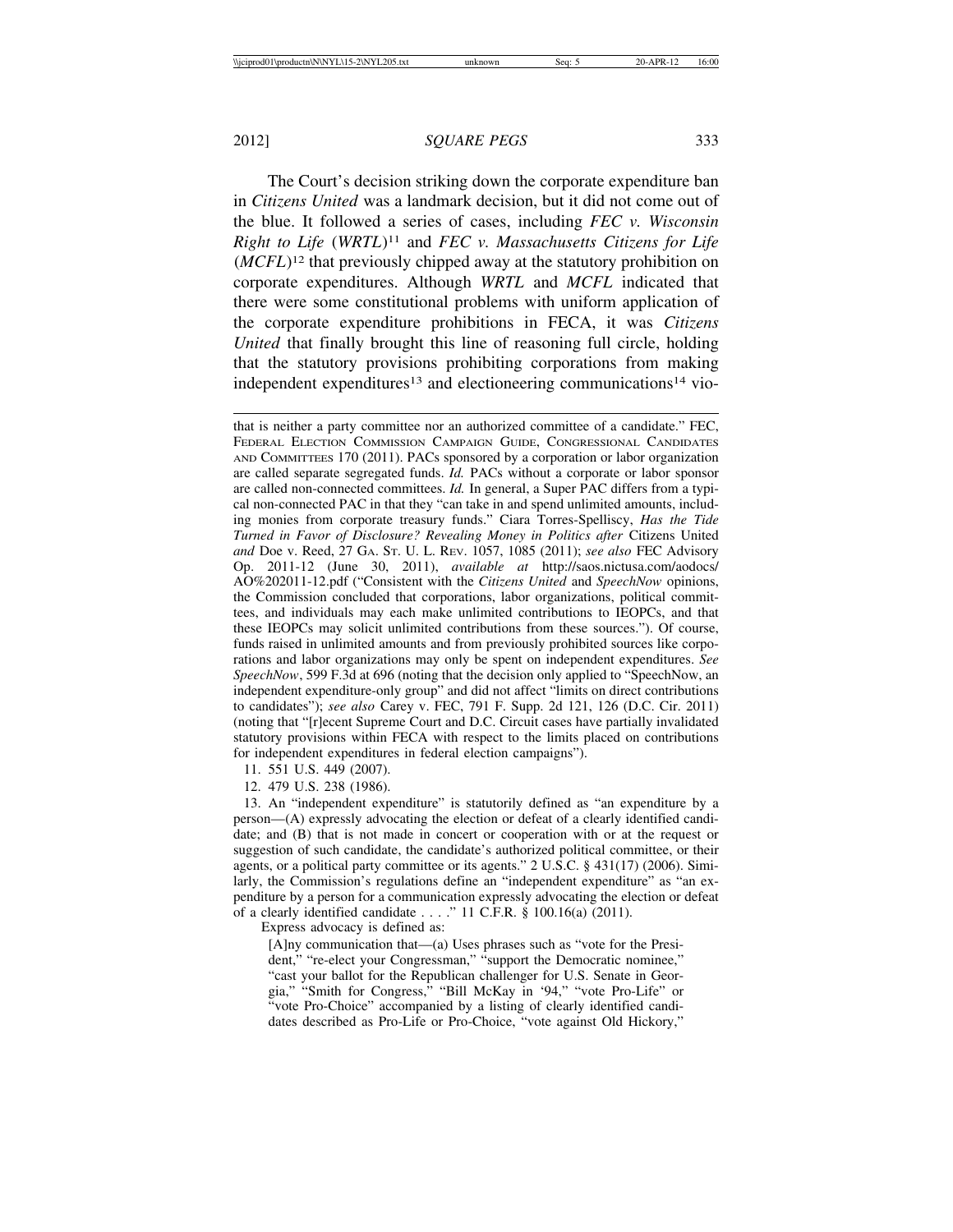late the First Amendment.15 At the same time, the Supreme Court affirmed the validity of the Act's reporting and disclaimer requirements for independent expenditures and electioneering communications at 2 U.S.C. § 434(f), § 441d(a)(3), and § 441d(d)(2).16

In striking down the ban on corporate independent expenditures and electioneering communications, *Citizens United* overturned *Austin v. Michigan Chamber of Commerce*, 17 which had previously upheld a similar corporate expenditure ban in Michigan. The Court concluded that "[p]olitical speech is 'indispensable to decisionmaking in a democracy, and this is no less true because the speech comes from a corporation rather than an individual.'"18 In short, the *Citizens United* decision held that the statutory prohibition on corporations making independent expenditures and electioneering communications could not withstand strict scrutiny, because "independent expenditures, including those made by corporations, do not give rise to corruption or the appearance of corruption."19 Because the Supreme Court found no

"defeat" accompanied by a picture of one or more candidate(s), "reject the incumbent," or communications of campaign slogan(s) or individual word(s), which in context can have no other reasonable meaning than to urge the election or defeat of one or more clearly identified candidate(s), such as posters, bumper stickers, advertisements, etc., which say "Nixon's the One," "Carter '76," "Reagan/Bush" or "Mondale!"; or (b) When taken as a whole and with limited reference to external events, such as the proximity to the election, could only be interpreted by a reasonable person as containing advocacy of the election or defeat of one or more clearly identified candidate(s) because—(1) The electoral portion of the communication is unmistakable, unambiguous, and suggestive of only one meaning; and (2) Reasonable minds could not differ as to whether it encourages actions to elect or defeat one or more clearly identified candidate(s) or encourages some other kind of action.

11 C.F.R. § 100.22.

14. The Act and Commission regulations define an "electioneering communication" as any broadcast, cable, or satellite communication that refers to a clearly identified candidate for Federal office; is publicly distributed for a fee within 60 days before a general, special, or runoff election for the office sought by the candidate, or within 30 days before a primary or preference election for the office sought by the candidate; and in the case of a candidate for the U.S. Senate or House of Representatives, is targeted to the relevant electorate. *See* 2 U.S.C.  $\S$  434(f)(3) (2006); 11 C.F.R. § 100.29(a) (2011).

15. Citizens United v. FEC, 130 S. Ct. 876, 913 (2010).

16. *Id*. at 913–16.

17. 494 U.S. 652 (1990).

18. *Citizens United*, 130 S. Ct. at 904 (quoting First Nat'l Bank of Boston v. Bellotti, 435 U.S. 765, 777 (1978)).

19. *Id.* at 884. The Supreme Court also disagreed that corporate independent expenditures can be limited because of an interest in protecting dissenting shareholders from being compelled to fund corporate political speech and held that such disagreements may be corrected by shareholders through the procedures of corporate democracy. *Id.* at 911.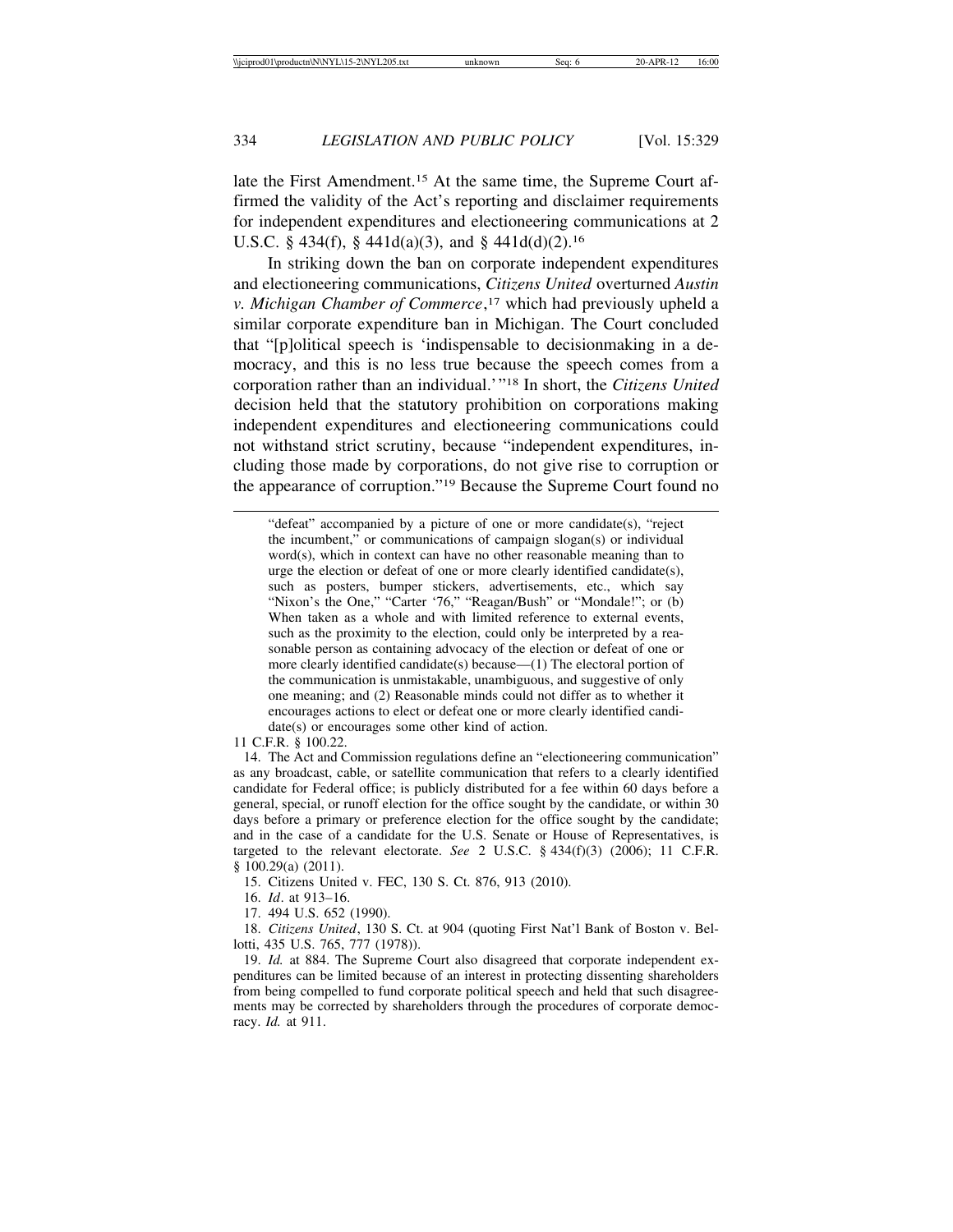compelling government interest to support the limits on corporations' independent political speech, it invalidated § 441b's restrictions with respect to corporate independent expenditures and electioneering communications.20

Citizens United had challenged the Act's disclaimer and reporting provisions as applied to its film and the three advertisements for it.21 Under the Act, electioneering communications must include a statement identifying the person responsible for payment for the advertisement.22 Additionally, any person who spends more than \$10,000 on electioneering communications within a calendar year must file a reporting statement with the Commission identifying the person making the electioneering communication, the election to which the communication pertains, and information about certain contributors.23 The Supreme Court rejected Citizen United's challenge, upholding the reporting provisions because "transparency enables the electorate to make informed decisions and give proper weight to different speakers and messages."24 The Court found that disclaimer and reporting requirements impose no ceiling on campaign-related spending, do not prevent anyone from speaking, and advance the public's "interest in knowing who is speaking about a candidate shortly before an election."25

Ultimately, *Citizens United* has some strikingly clear implications. Corporations and labor unions are no longer prohibited from making independent expenditures or electioneering communications. There is also no longer any need to apply the "no reasonable interpretation" test articulated by Chief Justice Roberts in *WRTL*<sup>26</sup> to determine whether a labor union or corporation may make an electioneering communication from its treasury.27 However, *Citizens United* also signals a relatively major change to the campaign finance

26. 551 U.S. 449, 469–70 (2007) ("In light of these considerations, a court should find that an ad is the functional equivalent of express advocacy only if the ad is susceptible of no reasonable interpretation other than as an appeal to vote for or against a specific candidate.").

27. *See, e.g.*, 11 C.F.R. § 114.15 (2011) (setting forth the test for determining when a communication is "susceptible of no reasonable interpretation other than as an appeal to vote for or against a clearly identified Federal candidate").

<sup>20.</sup> *Id*. at 913.

<sup>21.</sup> Citizens United, a non-profit organization, wanted to air a film critical of then-Senator Hillary Clinton, a candidate for her party's Presidential nomination, and to advertise the film during television broadcasts. *Id.* at 887.

<sup>22. 2</sup> U.S.C. § 441d(a) (2006).

<sup>23. 2</sup> U.S.C. § 434(f)(1) (2006).

<sup>24.</sup> *Citizens United*, 130 S. Ct. at 916.

<sup>25.</sup> *Id*. at 914–15.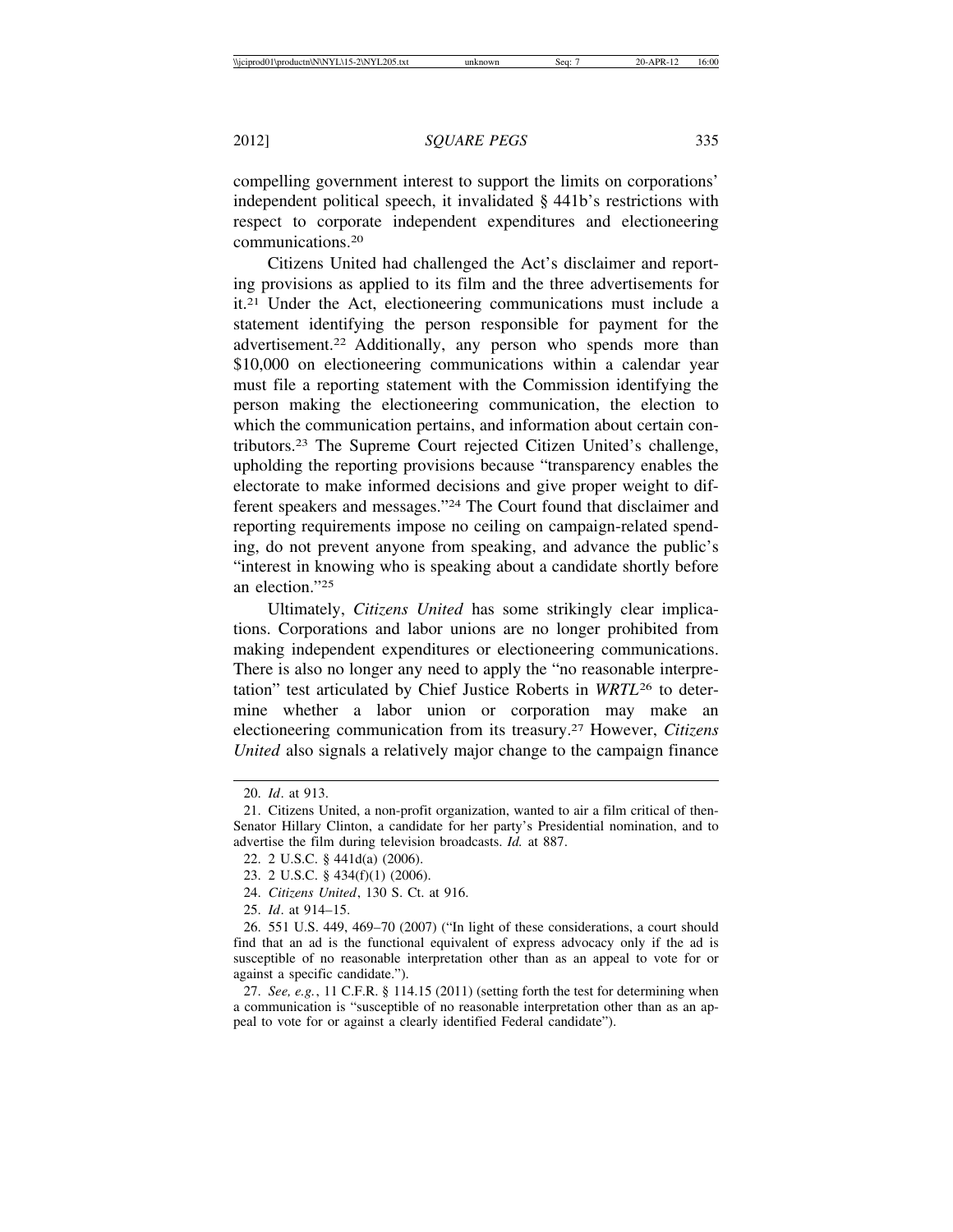landscape, and its ultimate impact is not yet fully known. For the last thirty years, the FEC has developed rules governing the participation of corporations and labor unions in electioneering activities based on the principle that *both* contributions and expenditures were forbidden. It must now attempt to more precisely identify the line between contributions and expenditures. In doing so, the FEC may very well need to reconsider elements that have become part and parcel of campaign finance law, such as the concept of the "separate segregated fund" (SSF).28

In the noisy aftermath of the predictions and commentary following *Citizens United*, many overlooked the other significant holding in the case. The Court not only upheld the disclosure and disclaimer requirements for independent expenditures and electioneering communications but it also offered a full-throated defense of their value to the electorate:

With the advent of the Internet, prompt disclosure of expenditures can provide shareholders and citizens with the information needed to hold corporations and elected officials accountable for their positions and supporters. Shareholders can determine whether their corporation's political speech advances the corporation's interest in making profits, and citizens can see whether elected officials are "in the pocket" of so-called moneyed interests. The First Amendment protects political speech; and disclosure permits citizens and shareholders to react to the speech of corporate entities in a proper way. This transparency enables the electorate to make informed decisions and give proper weight to different speakers and messages.<sup>29</sup>

The Court's conclusion was particularly significant because it put to rest the mistaken idea that the Court's earlier decision in *WRTL*<sup>30</sup> imposed new limits on disclosure.31

In response to the decision in *Citizens United*, the FEC declared that it would no longer enforce the statutory provisions or its regula-

<sup>28.</sup> *See* 11 C.F.R. § 114.5 (2011) (setting forth detailed rules respecting the operation of SSFs). Although corporations and labor organizations have historically been prohibited from making contributions and expenditures in connection with federal elections, it has also long been established that these restrictions did not prohibit such activity by a separate "political fund" financed by voluntary contributions. *See generally* Pipefitters Local Union v. United States, 407 U.S. 385 (1972) (tracing the legislative history governing the prohibition on political activity by corporations and labor organizations); FEC v. Nat. Right to Work Comm., 459 U.S. 197 (1982) (upholding the Act's limitations on a corporation's ability to solicit funds for its SSF).

<sup>29.</sup> *Citizens United*, 130 S. Ct. at 916.

<sup>30. 551</sup> U.S. at 449.

<sup>31.</sup> *See generally* Torres-Spelliscy, *supra* note 10 (discussing campaign finance **R** disclosure law following *WRTL* through the *Citizens United* decision).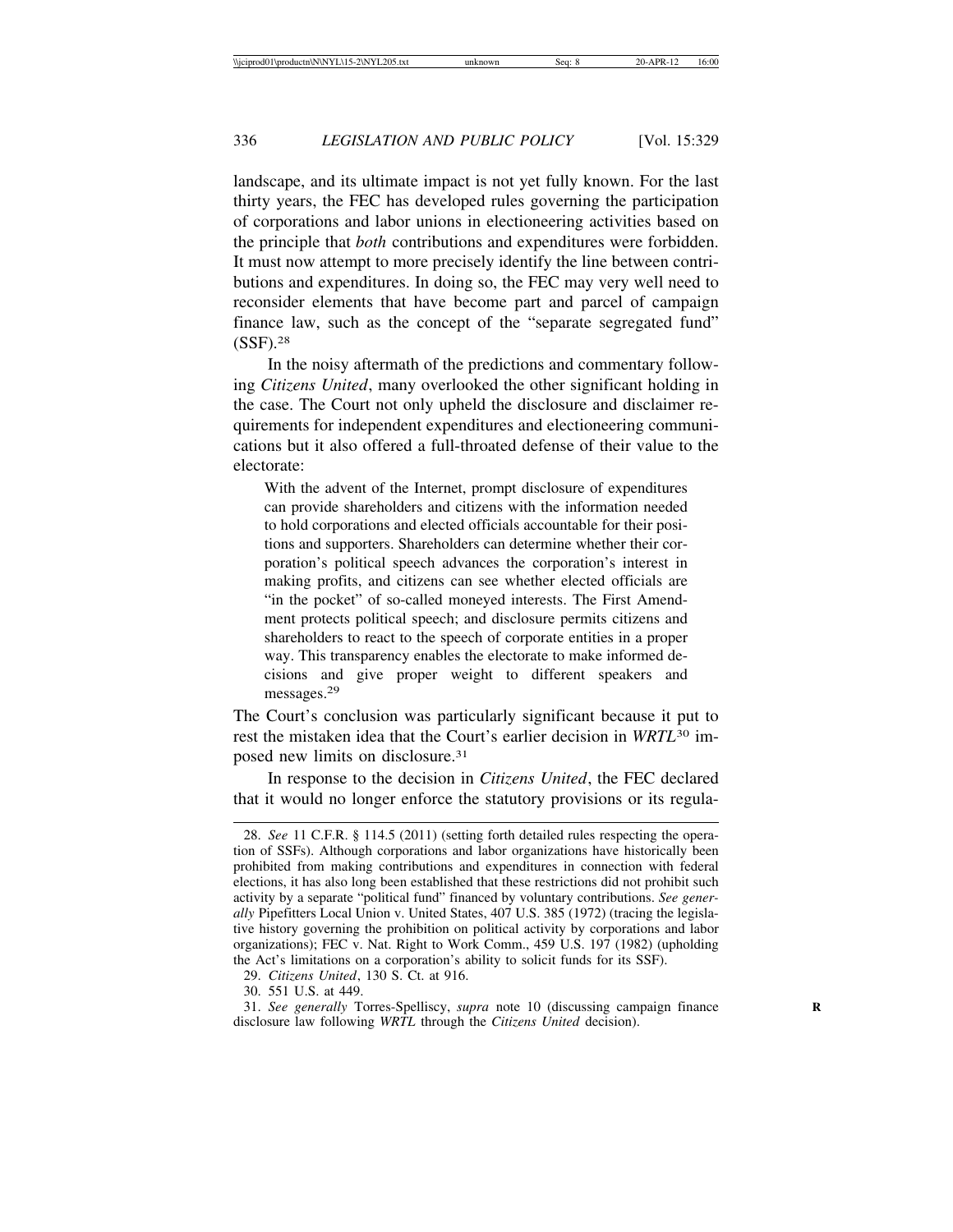tions prohibiting corporations and labor organizations from making independent expenditures and electioneering communications.32 As an administrative agency, that is, of course, what the FEC is required to do in response to a Supreme Court decision. What this statement did not do, however, was provide much in the way of useful guidance to those trying to comply with the patchwork of rules that still apply to corporate and labor organizations, including the reporting of electioneering communications and independent expenditures. In order to consider those issues, the FEC would need to engage in a full rulemaking process, the first step of which would be to issue a notice of proposed rulemaking.33 Although the FEC has been unable to reach a consensus on issuing a notice of proposed rulemaking—primarily because there is disagreement over the appropriate scope of such an endeavor  $34$ —the Commission has received two separate petitions for rulemaking, focusing on various rules implicated by the decision.35 As discussed more fully in Part IV, the Commission has taken steps to move forward with a notice of proposed rulemaking addressing one of those petitions.36

While *Citizens United* certainly and appropriately got significant attention last year, the D.C. Circuit's en banc decision in *Speech-Now*37 also shifted the landscape. In that decision, the court held that contribution limits were unconstitutional as applied to individuals who desired to make unlimited contributions to SpeechNow, an organiza-

34. *See* Cynthia L. Bauerly, Chair, and Ellen Weintraub, Comm'r, Fed. Election Comm'n, Statement on the *Citizens United* Rulemaking (Jan. 20, 2011), *available at* http://www.fec.gov/members/statements/DEMCommissionersCNPRMStatement1-20- 11.pdf; Caroline Hunter, Vice-Chair, and Donald McGahn II & Matthew Petersen, Comm'rs, FEC, Statement on Notice of Proposed *Citizens United* Rulemaking (June 15, 2011), *available at* http://www.fec.gov/members/statements/CitizensUnitedRule MakingStatement\_20110615.pdf.

35. Petition for Rulemaking Following *Citizens United v. FEC*, (Jan. 26, 2010) (submitted by James Madison Ctr. for Free Speech to the FEC), *available at* http:// www.fec.gov/pdf/nprm/citizensunited/james\_madison\_petition.pdf; Petition for Rulemaking to Revise and Amend Regulations Relating to Disclosure of Independent Expenditures (Apr. 21, 2011) (submitted by Rep. Chris Van Hollen to the FEC), *available at* http://www.fec.gov/pdf/nprm/citizensunited/van\_hollen.pdf.

36. *See infra* notes 133–142 and accompanying text. Of course, a "Notice of Pro- **R** posed Rulemaking" is itself only a first step towards developing the rules that will eventually govern the political activity of corporations and unions at the federal level.

37. SpeechNow.org v. FEC, 599 F.3d 686 (D.C. Cir. 2010).

<sup>32.</sup> Press Release, FEC Statement on the Supreme Court's Decision in *Citizens United v. FEC* (Feb. 5, 2010), *available at http://www.fec.gov/press/press2010/* 20100205CitizensUnited.shtml.

<sup>33.</sup> A notice of proposed rulemaking is the first step required for notice and comment rulemaking under the Administrative Procedure Act. 5 U.S.C. § 553(c) (2011).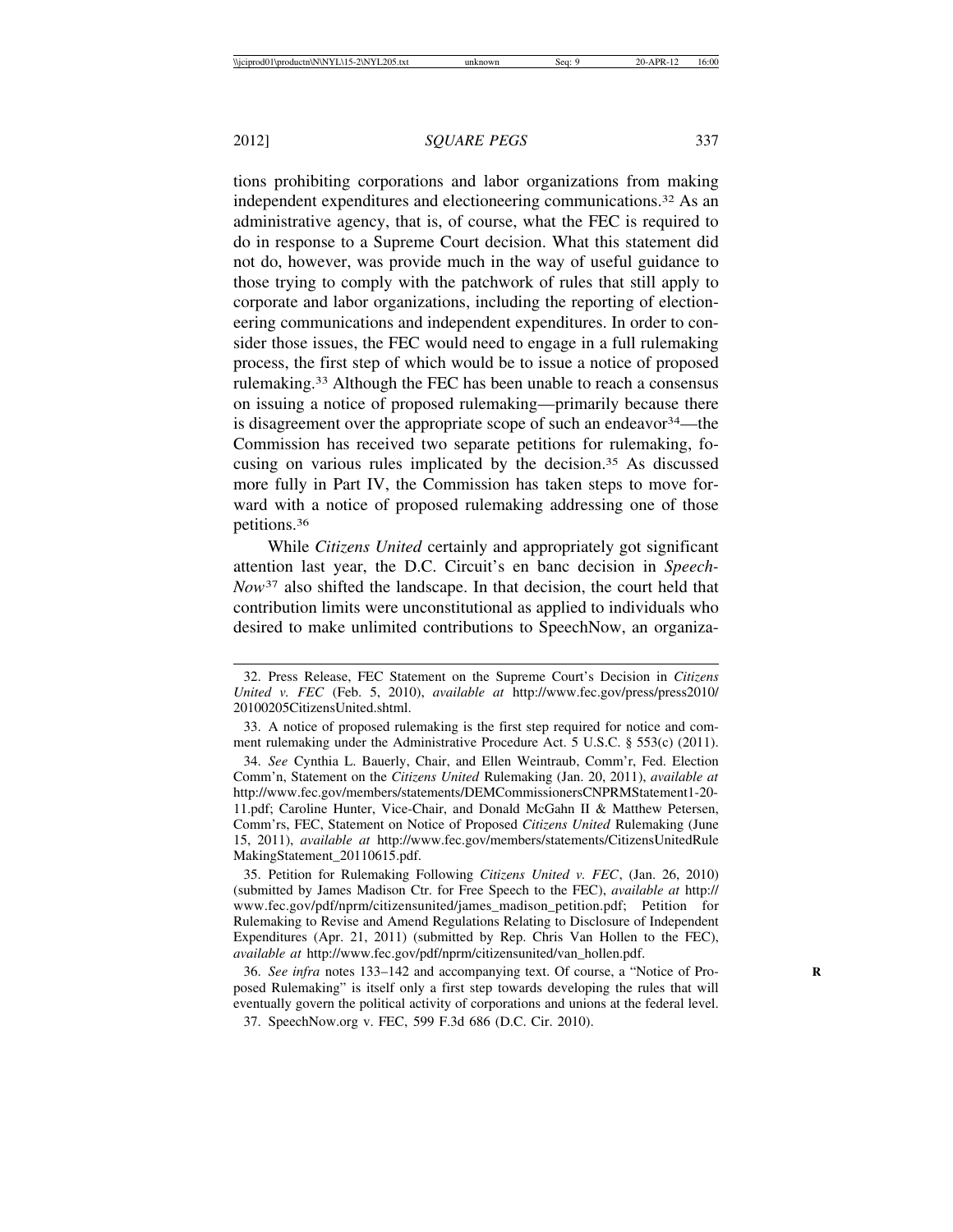tion that intended to make only independent expenditures.38 Relying on the majority opinion in *Citizens United*, the court concluded that independent spending does not pose a sufficient risk of corruption to justify limiting contributions to groups that make only independent expenditures.39 The court explained that "because *Citizens United* holds that independent expenditures do not corrupt or give the appearance of corruption as a matter of law, then the government can have no anti-corruption interest in limiting contributions to independent expenditure-only organizations."40

And, poof, the Super PAC was born.<sup>41</sup> We now have an entity that seems in most respects like a traditional, federal political committee. It registers with the FEC, it files regular reports showing its receipts and disbursements, it must include appropriate disclaimers on communications, and it must comply with the Act's recordkeeping requirements. However, with respect to a Super PAC's expenditures on independent communications, many of the Act's limitations on contributions have been rendered inapplicable.<sup>42</sup>

As in *Citizens United*, the *SpeechNow* court upheld the requirements related to disclosure, reporting, and organization, essentially concluding that unlike prohibitions on expenditures or limits on contributions, these requirements do not pose substantial impediments to

40. *Id.* at 696.

<sup>38.</sup> *Id.* at 689.

<sup>39.</sup> *Id.* at 695.

<sup>41.</sup> The FEC has tried to use more technical and less flashy terms when discussing the new breed of political committees capable of raising and spending unlimited funds from previously prohibited sources like corporations and labor organizations. In the wake of *SpeechNow*, the FEC has attempted to refer to these committees as independent expenditure-only committees, or "IEOPCs." *See, e.g.*, FEC Advisory Op. 2010- 11 (July 22, 2010), *available at* http://saos.nictusa.com/aodocs/AO%202010-11.pdf; FEC Advisory Op. 2011-12 (June 30, 2011), *available at* http://saos.nictusa.com/ aodocs/AO%202011-12.pdf. It was not long, however, before those who write about campaign finance law began using the term "Super PAC" to talk about these groups. *See, e.g.*, Eliza Newlin Carney, *FEC Rulings Open Door For 'Super' PACs*, NAT'L J. (Aug. 2, 2010), http://www.nationaljournal.com/columns/rules-of-the-game/fec-rulings-open-door-for-super-pacs-20100802; *'*Citizens*' Case Opened Floodgates For PAC Money*, NPR Morning Edition (Oct. 1, 2010), http://www.npr.org/templates/ story/story.php?storyId=130272404; Kim Murphy, *Alaska Senate Race Getting Wilder*, L.A. TIMES, Oct. 20, 2010, at A1. The battle may have been officially lost when Stephen Colbert began using the term on his television program, *The Colbert Report*, and subsequently in his own advisory opinion request. *See* FEC Advisory Op. 2011- 11 (June 30, 2011), *available at* http://saos.nictusa.com/aodocs/AO%202011-11.pdf; Kim Geiger & Melanie Mason, *Comedian's Day at FEC Highlights a Serious Issue*, L.A. TIMES, July 1, 2011, at A1. Although we may use the term "Super PAC" in this essay, it should be understood as a casual reference rather than an official term of art within the Act, FEC regulations, or the campaign finance lexicon.

<sup>42.</sup> *See generally supra* sources accompanying note 41. **R**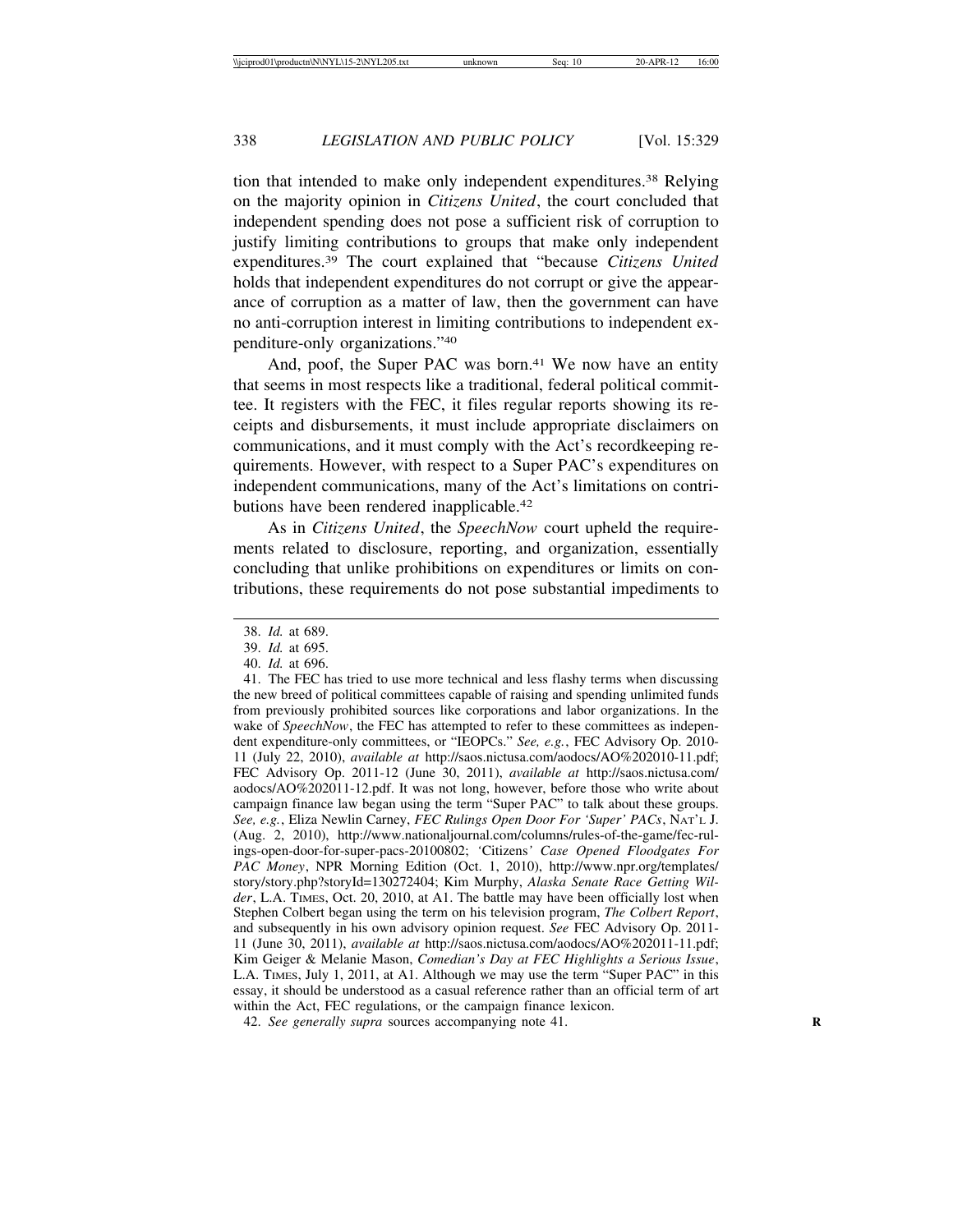the exercise of First Amendment rights.43 Instead, FECA's registration and reporting requirements represent reasonable and important opportunities for members of the public to be informed with respect to their democratic decision-making.44

As is frequently the case when the law is developing rapidly, requests for advisory opinions are submitted to the FEC for consideration.45 The Commission considered a couple of requests in 2010 that dealt directly with the decisions in the *Citizens United* and *Speech-Now* cases (as well as the *EMILY's List*<sup>46</sup> case).

First, the FEC considered an advisory opinion request from Club for Growth.47 Club for Growth is a nonprofit corporation organized under section  $501(c)(4)$  of the tax code<sup>48</sup> that maintains an SSF to make contributions and expenditures.<sup>49</sup> Club for Growth sought to establish an independent expenditure-only committee (IEOPC) that would, like the SSF, be a component of the Club's overall corporate structure.50 It also wanted to pay for the establishment, administration, and solicitation expenses of the new IEOPC.51 In essence, Club for Growth wanted to apply the same approach a corporation takes with respect to an SSF to an IEOPC. The Commission decided that Club

Disclosure requirements also burden First Amendment interests because "compelled disclosure, in itself, can seriously infringe on privacy of association and belief." However, in contrast with limiting a person's ability to spend money on political speech, disclosure requirements "impose no ceiling on campaign-related activities," and "do not prevent anyone from speaking." Because disclosure requirements inhibit speech less than do contribution and expenditure limits, the Supreme Court has not limited the government's acceptable interests to anti-corruption alone. Instead, the government may point to any "sufficiently important" governmental interest that bears a "substantial relation" to the disclosure requirement. Indeed, the Court has approvingly noted that "disclosure is a less restrictive alternative to more comprehensive regulations of speech."

*Id.* at 696 (citations omitted).

45. *See generally* 11 C.F.R. pt. 112 (2011) (regarding the availability of, request of, commenting on, issuance of, reliance on, and reconsideration of advisory opinions from the FEC).

46. EMILY's List v. FEC, 581 F.3d 1 (D.C. Cir. 2009).

47. *See* FEC Advisory Op. Request 2010-09 (May 21, 2010), *available at* http:// saos.nictusa.com/aodocs/1139699.pdf.

48. *See* Donald B. Tobin, *Political Advocacy and Taxable Entities: Are They the Next "Loophole"?*, 6 FIRST AMEND. L. REV. 41, 48–56 (2007) (discussing the various nonprofit organizational forms available).

49. *See* FEC Advisory Op. 2010-09 (July 22, 2010), *available at* http://saos. nictusa.com/aodocs/AO%202010-09.pdf.

50. *See id.*

51. *See id.*

<sup>43.</sup> *SpeechNow.org*, 599 F.3d at 697.

<sup>44.</sup> The Court in *SpeechNow* noted: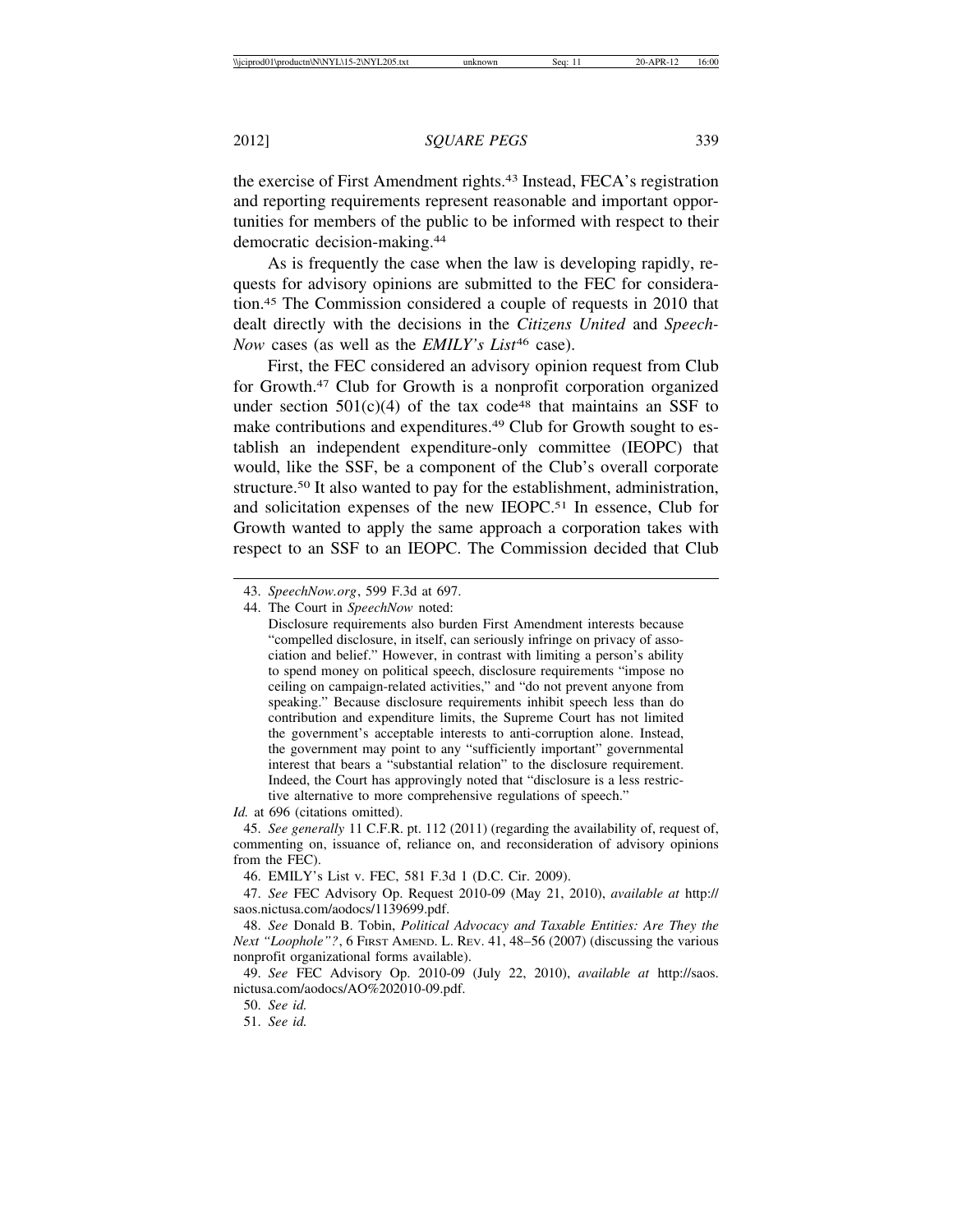for Growth could establish a connected IEOPC and pay its establishment, administrative, and solicitation expenses.<sup>52</sup> However, because the IEOPC is not an SSF, the establishment, administration, and solicitation expenses are not exempt from the definition of "contribution" and must therefore be reported.53

In its Club for Growth Advisory Opinion, the Commission also notes that this arrangement could present concerns about coordination if the contribution committee were to pass along information or requests from candidates to the independent committee.<sup>54</sup> The Advisory Opinion thus observes that, although not required, implementing a firewall consistent with the one outlined in the Commission's coordination safe harbor would address potential concerns with respect to the conduct standards of the Commission's coordination rule.<sup>55</sup>

The Commission's Commonsense Ten Advisory Opinion further addresses the post-*Citizens United* shift by considering whether corporations and labor organizations could give to IEOPCs.<sup>56</sup> In conjunction, these two advisory opinions provide committees with a template letter that they could submit to notify the FEC that they intend to make only independent expenditures and not contributions, thereby permitting them to accept unlimited contributions. The IEOPC designation will help avoid confusion among those reviewing the reports filed and also allow IEOPCs to avoid unnecessary investigations by the Commission. By indicating that a committee is an IEOPC, FEC analysts will not need to ask whether large contributions are excessive or not. Furthermore, the IEOPC designation has value for journalists and others who spend lots of time reviewing reports since it will make it easier to notice contributions to certain committees that are larger than what would have previously been permitted. Each of these advisory opinion requests, akin to the court decisions that prompted them, an-

54. *Id.*

<sup>52.</sup> *See id.*

<sup>53.</sup> *Id.*

<sup>55.</sup> *Id.* A "coordinated communication" is considered an in-kind contribution to a candidate. *See* 11 C.F.R. § 109.21 (2011). The Commission has established a safe harbor for the establishment and use of a firewall designed to prevent certain agents or employees of an organization or committee from sharing information in a way that a communication paid for by that organization or committee could not be considered "independent" of a candidate. *See* 11 C.F.R. § 109.21(h) (2011); *see also* FEC, MUR 5506, First Gen. Counsel's Rep. at 5–8 (2005) (concluding that there was no reason to believe that the organization made excessive contributions in the form of coordinated communications, based in large part on the organization's establishment of "firewall" measures).

<sup>56.</sup> FEC Advisory Op. 2010-11 (July 22, 2010), *available at* http://saos.nictusa.com/aodocs/AO%202010-11.pdf.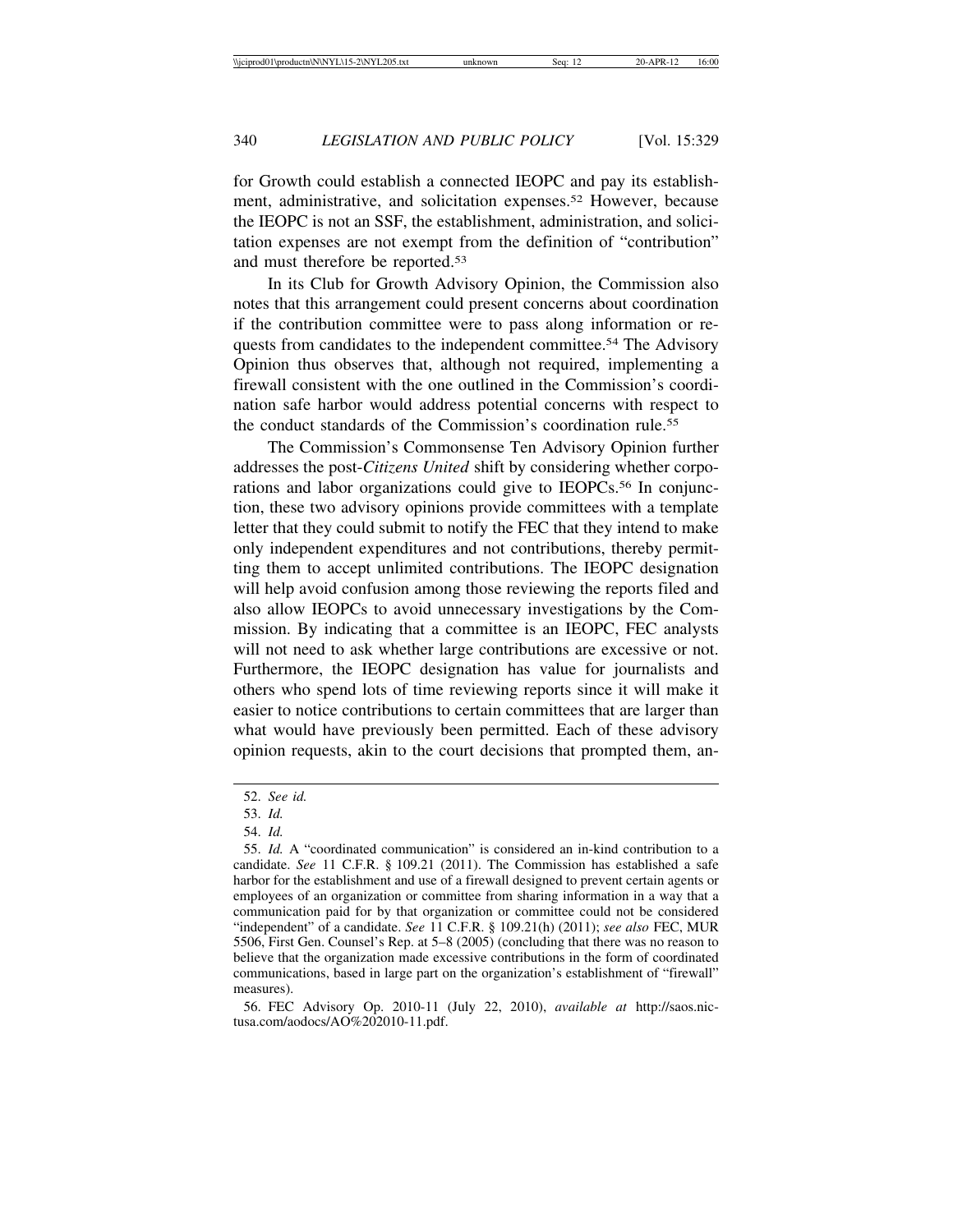ticipate disclosure of spending that would occur within these new committees as well as adherence to FECA disclaimer and reporting obligations.57

In 2010, the National Defense PAC submitted an advisory opinion request dealing with the *Citizens United* and *SpeechNow* decisions.58 National Defense PAC (NDPAC) is a non-connected committee59 that makes contributions and expenditures. In its advisory opinion request, it sought to create a separate "independent spending" account within the organization rather than create a connected IEOPC for the purpose of accepting unlimited contributions and making independent expenditures.60 The Commission considered alternative approaches but could not reach a consensus and did not issue an opinion.61 The Commission disagreed over how to apply *EMILY's List* and *SpeechNow*, as well as the Supreme Court's decision in *California Medical Association v. FEC* (*CalMed*),<sup>62</sup> to the NDPAC's proposal and whether a rulemaking was necessary before the Commission could grant the relief requested.63

In January 2011, NDPAC filed a lawsuit in the U.S. District Court for the District of Columbia64 challenging the Commission's failure to provide an advisory opinion granting NDPAC's request. The complaint argued that NDPAC was entitled to accept unlimited contributions to an independent spending account while also maintaining a

62. Cal. Med. Ass'n. v. FEC, 453 U.S. 182 (1981).

64. Complaint, Carey v. FEC, 791 F. Supp. 2d 121 (D.D.C. 2011) (No. 11-259).

<sup>57.</sup> *See id.* (noting that the committee was "registered with the Commission" and would "file regularly scheduled disclosure reports with the Commission as a nonconnected committee"); FEC Advisory Op. 2010-09 (July 22, 2010), *available at* http://saos.nictusa.com/aodocs/AO%202010-09.pdf (explaining that the Club intends to register the Committee with the Commission, and the Committee will file regular reports and independent expenditure reports).

<sup>58.</sup> Nat'l Def. PAC Advisory Op. Request 2010-20 (Aug. 11, 2010), *available at* http://saos.nictusa.com/aodocs/1148154.pdf.

<sup>59.</sup> PACs without a corporate or labor sponsor are called non-connected committees. *See generally supra* note 41 (discussing the development of terminology used to **R** refer to these entities).

<sup>60.</sup> *See* Nat'l Def. PAC Advisory Op. Request, *supra* note 58.

<sup>61.</sup> *See* Letter from Rosemary C. Smith, Assoc. Gen. Counsel, FEC, to Dan Backer (Sept. 24, 2010), *available at* http://saos.nictusa.com/aodocs/AO%202010-20.pdf.

<sup>63.</sup> *See* FEC Advisory Op. Draft 10-60 (Sept. 17, 2010), *available at* http:// saos.nictusa.com/aodocs/1148770.pdf (citing *CalMed* to indicate how the Supreme Court views limitations on contributions to be means to prevent corruption); FEC Advisory Op. Draft 10-60-A (Sept. 21, 2010), *available at* http://saos.nictusa.com/ aodocs/1148937.pdf (indicating a view that, under *CalMed*, committees should allocate their fundings in a way that closely corresponds to a ratio of activities to advertisements); FEC Advisory Op. Draft 10-60-B (Sept. 23, 2010), *available at* http:// saos.nictusa.com/aodocs/1149109.pdf (linking *CalMed* to the prevention of fraud).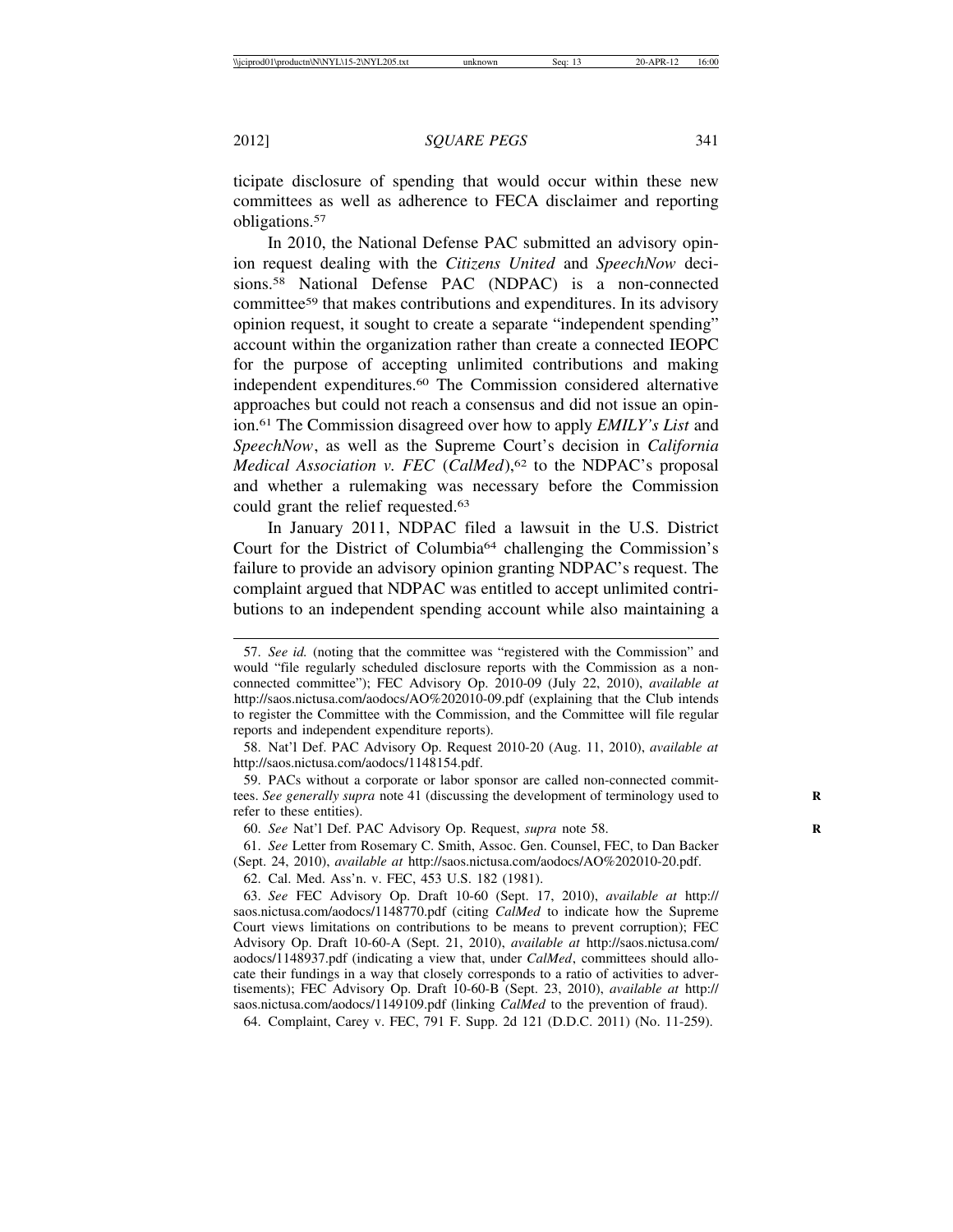federal "hard money" account.65 This lawsuit deals primarily with determining the structure organizations, such as NDPAC, are permitted to operate under, thus raising questions of recordkeeping, reporting, and disclosure. In June, the District Court granted plaintiffs' motion for preliminary injunction, finding the plaintiffs had a "high likelihood of partial success."66 The District Court stated that it was bound by the Court of Appeals decision in *EMILY's List*, and observed that NDPAC's "proposal conforms with the two basic tenets that govern non-connected non-profits' election campaign contributions . . . ."67 The court explained that (1) "non-profit groups may accept unlimited donations to their soft-money accounts [a]nd . . . may spend unlimited amounts out of their soft-money accounts for election-related activities such as advertisements, get-out-the-vote efforts, and voter registration drives[;]" and (2) "non-profit entities may be required to use their hard-money accounts for their own contributions to candidates and parties and for an appropriately tailored share of administrative expenses associated with such contributions."68

The court further explained that requiring separate accounts was a "perfectly legitimate and narrowly-tailored means to ensure no cross-over between soft and hard money . . . ."69 The Commission subsequently entered into a stipulated order and consent judgment with the plaintiffs and agreed that it would not enforce the amount limitations in 2 U.S.C. §§  $441a(a)(1)(C)$  and  $441a(a)(3)$  of FECA or any implementing regulations with regard to contributions received for independent expenditures, as long as NDPAC maintains separate bank accounts as described above and allocates its administrative expenses between the accounts in a manner that closely corresponds to the percentage of activity for each account.70 On October 5, 2011, the Commission issued a statement that provided further guidance for non-connected political committees that intend to conduct their activities consistent with the stipulated order and consent judgment.71 While this guidance put other non-connected committees on the same footing as NDPAC, the Commission is in the process of developing compre-

<sup>65.</sup> *Id.* at 3.

<sup>66.</sup> *See* Mem. Op. on Mot. for Prelim. Inj. at 8, *Carey*, 791 F. Supp. 2d 121 (No. 11-259); Complaint, *supra* note 64, at 19. **R**

<sup>67.</sup> Mem. Op. on Mot. for Prelim. Inj., *supra* note 66, at 12. **R**

<sup>68.</sup> *Id.*

<sup>69.</sup> *Id.* at 13.

<sup>70.</sup> Stipulated Order and Consent J., *Carey*, 791 F. Supp. 2d 121 (No. 11-259).

<sup>71.</sup> Press Release, FEC, Statement on *Carey v. FEC*: Reporting Guidance for Political Committees that Maintain a Non-Contribution Account (Oct. 5, 2011), *available at* http://www.fec.gov/press/Press2011/20111006postcarey.shtml.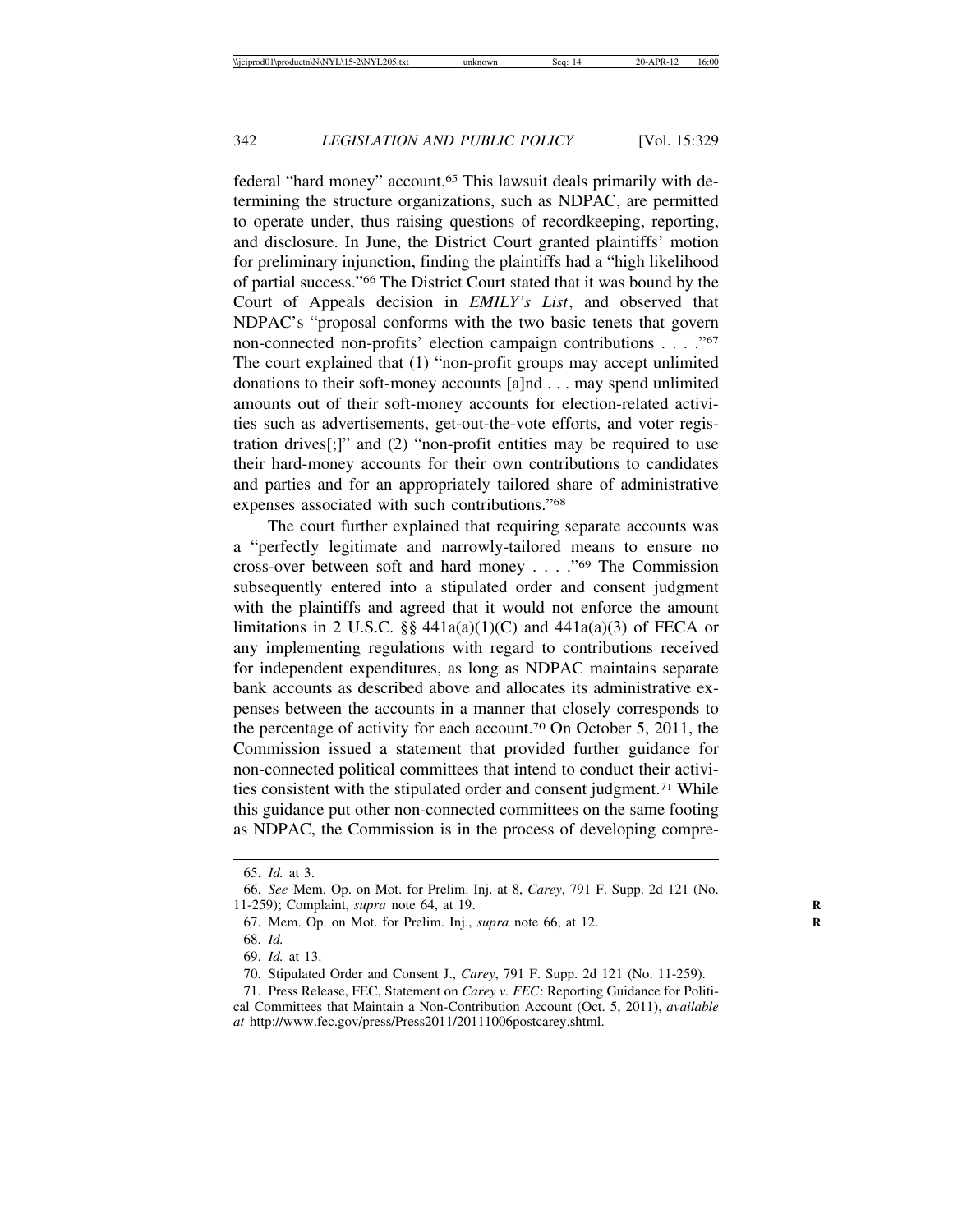hensive rules to address the decisions in *SpeechNow*, *EMILY's List*, and *Carey v. FEC* to provide guidance to those seeking to conform to these new norms.

Proving that the Commission is not only criticized for being too lenient but also for being too regulatory, a few months after NDPAC sued the Commission, the Commission was sued by U.S. Representative Chris Van Hollen (D-MD) for being too lax with regard to its electioneering communications reporting regulations.72 The lawsuit challenged the FEC's existing rules for the reporting of electioneering communications by corporations and labor unions as being inconsistent with the statute and for "allowing corporations, including nonprofit corporations, and labor organizations to keep secret the sources of donations they receive and use to make 'electioneering communications.'"73 On March 30, 2012, the U.S. District Court for the District of Columbia granted Rep. Van Hollen's motion for summary judgment, concluding:

Congress spoke plainly, that Congress did not delegate authority to the FEC to narrow the disclosure requirement through agency rulemaking, and that a change in the reach of the statute brought about by a Supreme Court ruling did not render plain language, which is broad enough to cover the new circumstances, to be ambiguous.<sup>74</sup>

*Citizens United*, *SpeechNow*, as well as *EMILY's List*, and more recently *Carey*, concluded that neither FECA's prohibition on corporate and labor union contributions<sup>75</sup> nor its amount limits may consti-

<sup>72.</sup> Complaint, Van Hollen v. FEC, No. 11-766 (D.D.C. filed Apr. 21, 2011).

<sup>73.</sup> *Id.* at 1.

<sup>74.</sup> Van Hollen v. FEC, No. 11-0766, slip op. at 31 (D.D.C. Mar. 30, 2012) (finding that under step one of the *Chevron* framework, the FCC exceeded its statutory authority because the text of the underlying statute is unambiguous).

<sup>75.</sup> *Citizens United* did not disturb the other source prohibitions contained in FECA, such as the prohibitions on contributions and expenditures by national banks and nationally chartered corporations, 2 U.S.C § 441b, the prohibition on contributions by government contractors, 2 U.S.C. § 441c, and the prohibitions on contributions, donations, and expenditures by foreign nationals, 2 U.S.C. § 441e. In *Citizens United*, the Supreme Court did not reach the question of the constitutionality of the prohibitions on foreign nationals. *Citizens United*, 130 S. Ct. at 946. Recently, however, the District Court for the District of Columbia dismissed the Plaintiff's challenge to the constitutionality of the prohibition on foreign nationals making contributions or expenditures in connection with U.S. elections and the Supreme Court summarily affirmed the decision. Bluman v. FEC, 800 F. Supp. 2d 281 (D.D.C. 2011), *aff'd*, Bluman v. FEC, 2012 WL 33838 (2012). The FEC is also presently defending against a lawsuit challenging the portion of 2 U.S.C. § 441c that bars individuals who have government contracts from making any contribution to any candidate, political committee, or political party in connection with an election for federal office. *See* Complaint, Wagner v. FEC, No. 11-1841 (D.D.C. filed Jan. 31, 2012).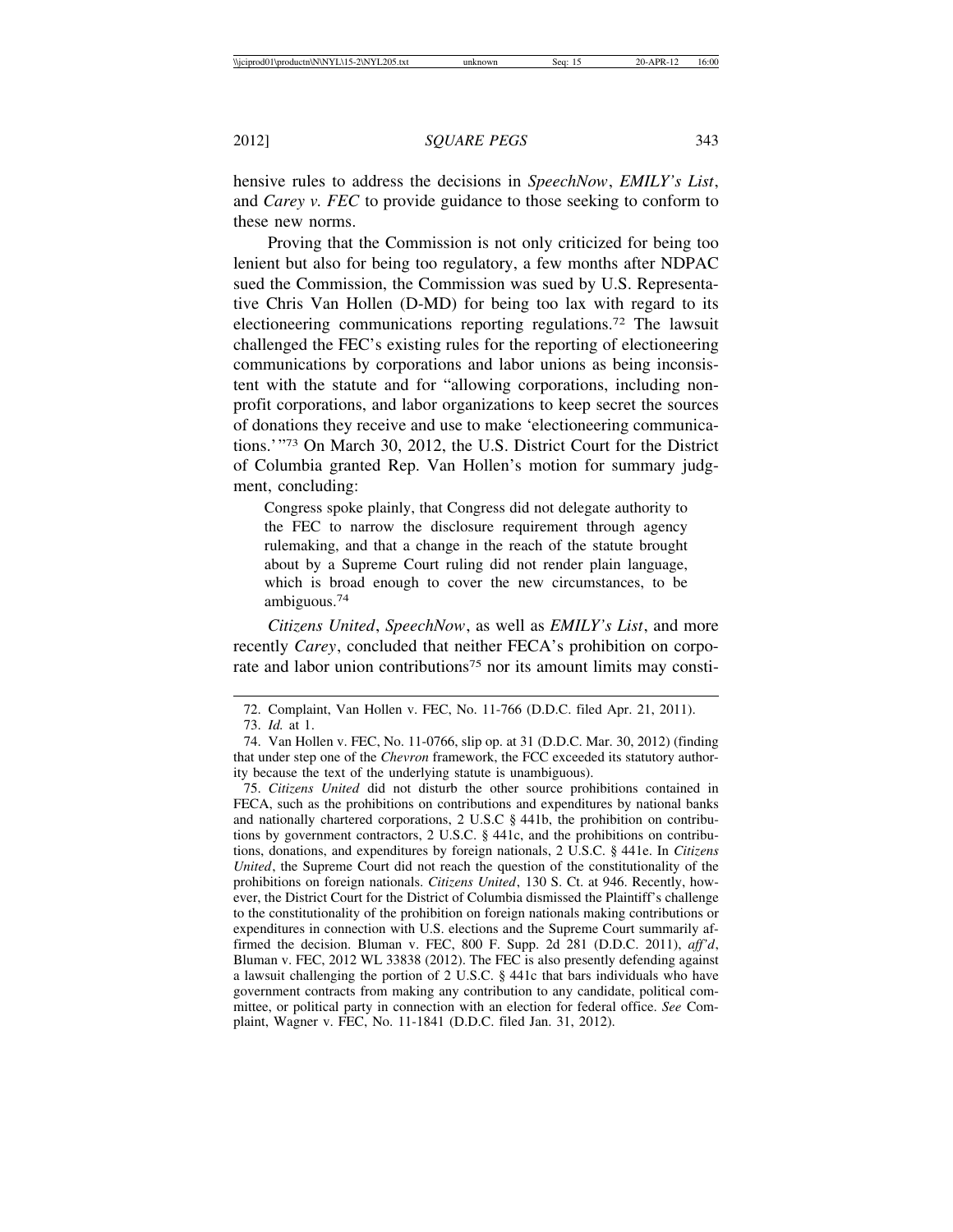tutionally be applied to contributions made for the purpose of financing independent communications. Importantly, all leave in place disclosure requirements; *Citizens United*, in particular, extols the importance and value of these measures. As the playing field expands, with corporations and labor unions able to make independent political expenditures and Super PACs bolstered with the promise of unlimited funds, effective and meaningful disclosure takes on greater significance. However, it is hardly certain that the status quo will provide the type of disclosure that "enables the electorate to make informed decisions and give proper weight to different speakers and messages."76 The question remains as to whether our system will provide adequate disclosure in the age of the Super PAC.

#### II.

### THE ROLE OF THE FEC: SOME OBSERVATIONS ON DISCLOSURE AFTER <sup>C</sup>ITIZENS UNITED

The FEC's mission is to administer and enforce the Federal Election Campaign Act.77 This is a rather limited role in the overall scheme of federal campaign finance law. The FEC doesn't write the laws nor does it decide whether they are constitutional; rather, Congress or the judiciary tell the FEC what its next steps should be. And let's face it, the FEC regularly loses in court<sup>78</sup>—either because its regulations weren't regulatory enough or because FECA (and thus the regulations implementing it) has been found to infringe on someone's First Amendment rights.79

79. That isn't to say the Commission doesn't also prevail in its legal challenges. The Commission has won several recent challenges to the Act and its Regulations. *See, e.g.*, Bluman v. FEC, 800 F. Supp. 2d 281 (D.D.C. Aug. 8, 2011) (challenging the prohibition on foreign nationals making contributions or expenditures in connection with U.S. elections); Republican Nat'l Comm. v. FEC, 698 F. Supp. 2d 150 (D.D.C. Mar. 26, 2010), *aff'd*, 130 S. Ct. 3544 (2010) (challenging BCRA's restric-

<sup>76.</sup> *Citizens United*, 130 S. Ct. at 916.

<sup>77.</sup> *See generally* 2 U.S.C. § 437c(b) (establishing the Commission's duties under FECA); *About the FEC*, FEC, http://www.fec.gov/about.shtml (last visited Jan. 23, 2012) (describing the responsibilities and duties of the FEC established by FECA).

<sup>78.</sup> *See, e.g.*, *Van Hollen*, No. 11-0766; *Citizens United*, 130 S. Ct. at 916 (finding § 441b's restrictions on corporate independent expenditures unconstitutional); Davis v. FEC, 554 U.S. 724, 725–27 (2008) (rejecting the FEC's argument that the Court lacks jurisdiction to hear the matter and ruling  $\S$  319(a)–(b) violate the First Amendment); FEC v. Wis. Right To Life, Inc., 551 U.S. 449, 450–51 (2007) (holding that BCRA's restrictions on issue advertisements are unconstitutional); EMILY's List v. FEC, 581 F.3d 4 (D.C. Cir. 2009) (finding new FEC regulations restricting non-profit expenditures are unconstitutional); Shays v. FEC, 528 F.3d 914, 917 (D.C. Cir. 2008) (rejecting several FEC regulations implementing BCRA as "either contrary to the Act or arbitrary and capricious").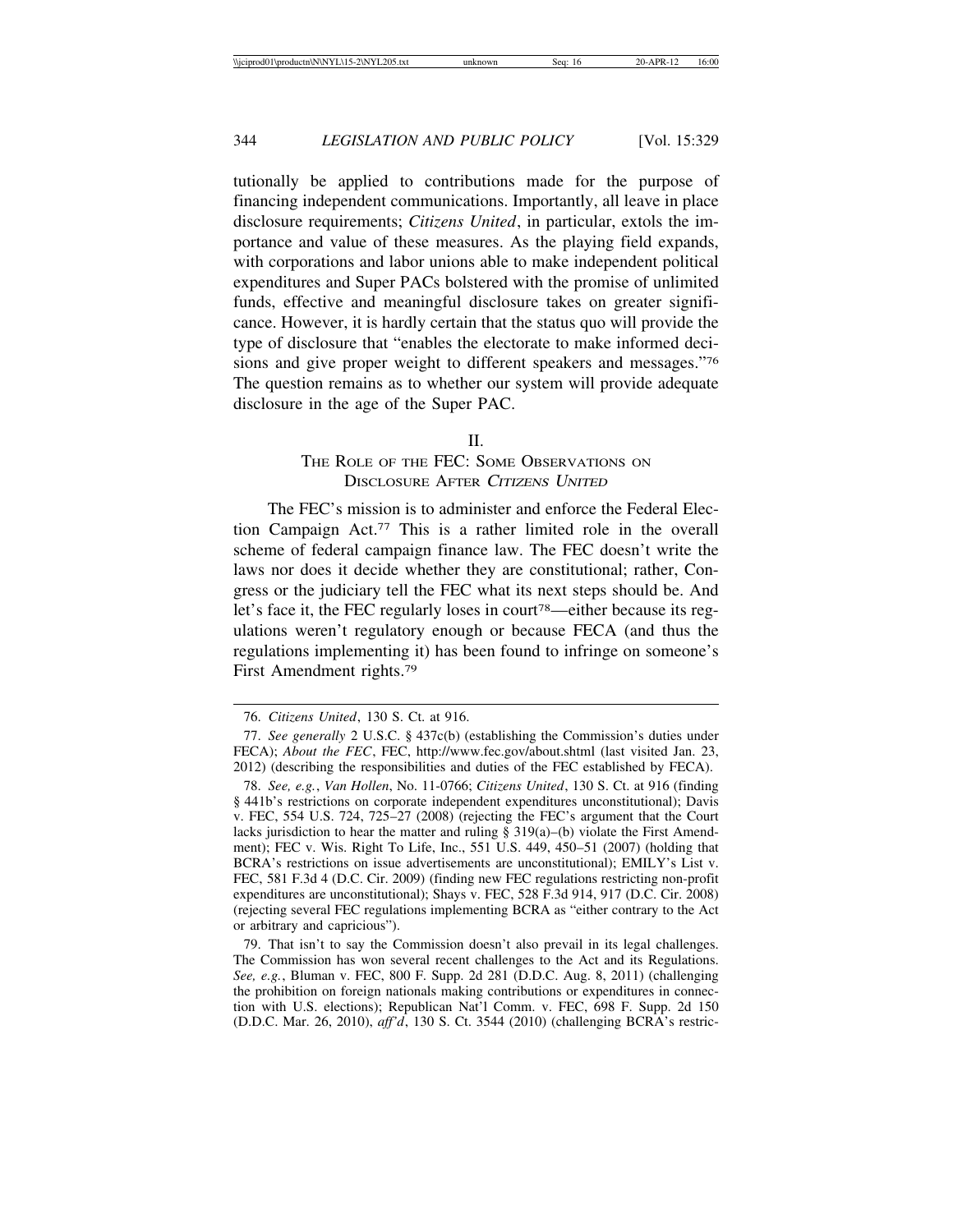That said, the Commission plays an important role administering and enforcing the Act, including its disclosure provisions. Enforcement and disclosure both promote accountability in their own ways. Through the enforcement process, the FEC attempts to ensure compliance with the Act's requirements, including the limits and prohibitions on certain activities. Given the current environment, in which many of the limits and prohibitions on activity—some of which have been around for quite a long time—are now considered constitutionally infirm, disclosure takes on an even more significant role with respect to accountability.

The FEC's website makes an impressive amount of data on candidates for congressional and presidential elections publicly available, often within hours of receiving the reports on which that data is provided.80 Whether a candidate raises and spends \$80,000 or \$800 million, he or she must register and file reports with the FEC.81 The filing itself promotes accountability because the books of any registered committee need to be sufficiently organized to file a report. Therefore, the committee must carefully keep track of the money it raises and spends thereby assuring contributors some degree of certainty that their funds are being used appropriately. Any contributor, interest group, reporter, or opponent can easily inspect the reports and review contributions and expenditures.

Awareness that reports will become part of the public record also promotes accountability. Aside from the few who might engage in

81. *See* 2 U.S.C. §§ 433–434 (2006) (describing mandatory registration of political committees and detailing reporting requirements).

tions on political party fundraising); Cao v. FEC, 619 F.3d 410 (5th Cir. 2010) (challenging certain limitations on contributions and coordination with political parties).

<sup>80.</sup> Senate filing is still done through the secretary of the Senate. Senate committees file with the Secretary of the Senate who then transmits the documents to the FEC electronically. Despite the fact there have been bills to require Senate committees to file electronically with the FEC, in each of the Congresses since mandatory electronic filing was introduced for all other committees that reach a certain threshold of activity—a change that would save money and lead to more timely posting of Senate reports—there is no indication that a change is coming soon. *See* Lisa Rosenberg, *Senators Take a Pass on Electronic Filing*. *Again*., SUNLIGHT FOUND., Feb. 7, 2012, http://sunlightfoundation.com/blog/2012/02/07/senators-take-a-pass-on-electronic-filing-again/ (noting that the Senate refused to consider an amendment to the Stop Trading on Congressional Knowledge (STOCK) Act that would have required senators and Senate candidates to electronically file their campaign finance reports). Compared to data from paper reports, data from electronically filed reports is received, processed, and disseminated more easily and efficiently, resulting in better use of resources. In fact, the Commission estimates at least \$430,000 per year in costs directly attributable to current Senate filing procedures would be saved by requiring electronic filing. *See* FEC, LEGISLATIVE RECOMMENDATIONS OF THE FEDERAL ELEC-TION COMMISSION (2011), *available at* http://www.fec.gov/law/legrec2011.pdf.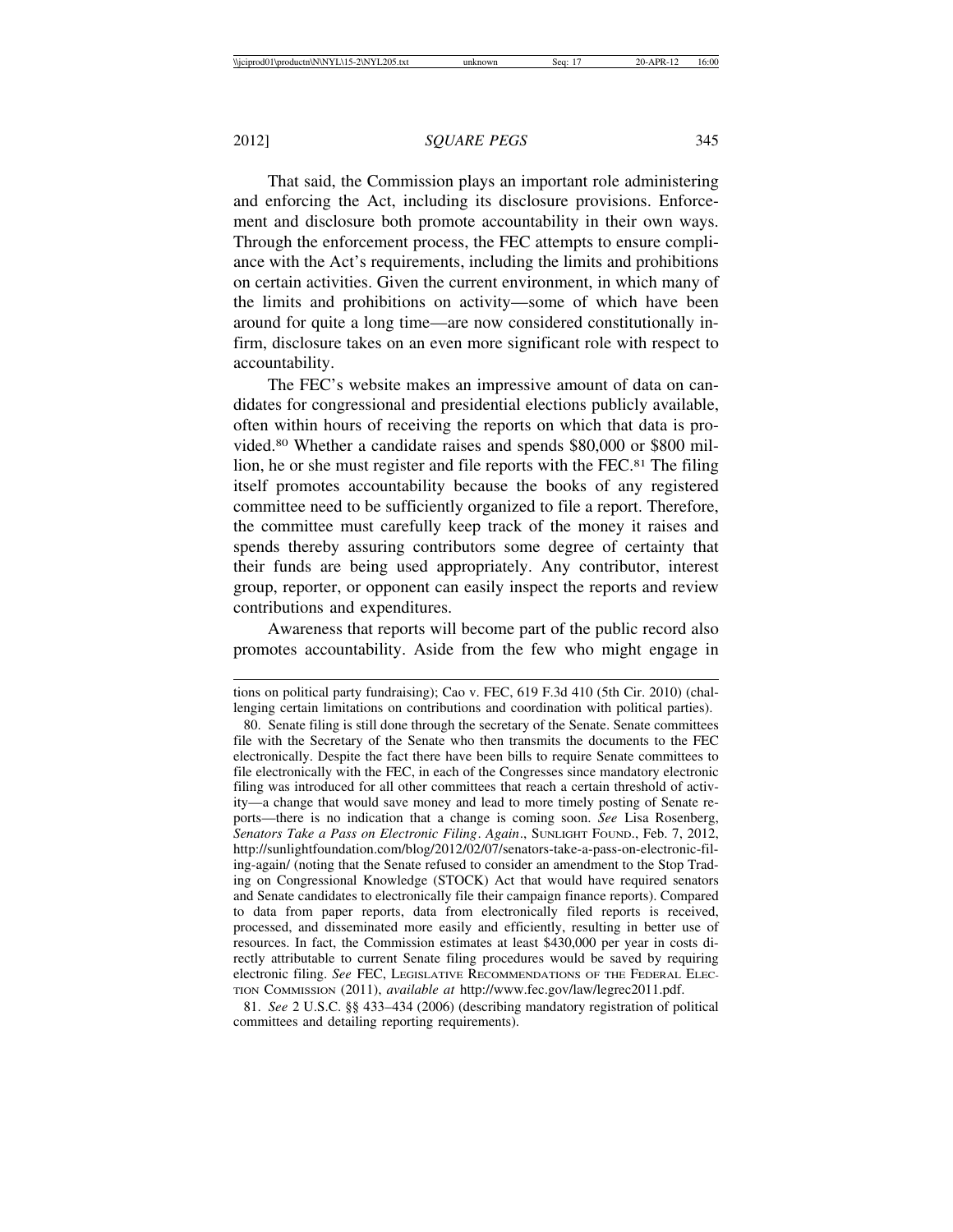outright fraud, committees who know they will have to report financial information will take care to comply with the law and regulations. Justice Louis Brandeis stated that "sunlight is said to be the best of disinfectants," but he also suggested that "electric light [is] the most efficient policeman."82 When applied to the data available electronically through the FEC's website, this old adage takes on new meaning.

One of the benefits of the current reporting regime is that it provides a snapshot of different moments, which allows us to use the existing data to get a better understanding of what is actually happening in the aggregate. The 2010 elections were the first elections in the post-*Citizens United* world and there was much speculation about the impact of the decision. Some commentators speculated that the decision would have little impact, surmising that traditional for-profit corporations would not be interested in making their own electioneering communications or independent expenditures.83 Others opined that it would fundamentally alter communications about elections and result in corporate America determining the outcome of elections.84 Quite logically, during the 2010 election a number of media reports directly addressed campaign communications, focusing attention on who was paying for them, whether the ultimate donors were being reported, and whether the public knew who was behind them.<sup>85</sup> Many of those advertisements were independent expenditures or electioneering communications as defined by the Act and thus required some level of

<sup>82.</sup> LOUIS BRANDEIS, OTHER PEOPLE'S MONEY AND HOW THE BANKERS USE IT 92 (1914).

<sup>83.</sup> *See, e.g.*, Jan Witold Baran, *Stampede Towards Democracy*, N.Y. TIMES, Jan. 25, 2010, at A23 (arguing that corporate spending in the wake of *Citizens United* will not increase significantly).

<sup>84.</sup> *See, e.g.*, Press Release, Public Citizen, Public Citizen to Congress: Strong Responses Needed to Offset the Corporate Onslaught Expected from the *Citizens United* Decision (Feb. 3, 2010), http://www.citizen.org/pressroom/pressroomredirect. cfm?ID=3044 (proposing several responses to address the expected flood of corporate spending).

<sup>85.</sup> *See, e.g.*, Lee Catterall, *Money Talks—but Whose?*, HONOLULU STAR-ADVER-TISER, Oct. 31, 2010, *available at* http://www.staradvertiser.com/editorials/20101031\_ Money\_talks\_—\_but\_whose.html (reporting on the large amounts of money spent during recent congressional election); Jim Rutenberg et al., *Offering Donors Secrecy, and Going on Attack*, N.Y. TIMES, Oct. 12, 2010, at A1 (discussing the surge of anonymous money in elections); Joseph J. Schatz, *Anonymity Optional*, CQ WKLY., Oct. 30, 2010, at 2466 (discussing companies making anonymous donations during recent congressional races); Tom Witosky, *Election 2010: Advocacy Groups Can Spend Freely, Keep Donors Secret*, DES MOINES REG., Oct. 24, 2010, http:// www.desmoinesregister.com/article/20101025/NEWS09/10250317/Election-2010- Advocacy-groups-can-spend-freely-keep-donors-secret (reporting unprecedented amounts of independent expenditures in congressional elections).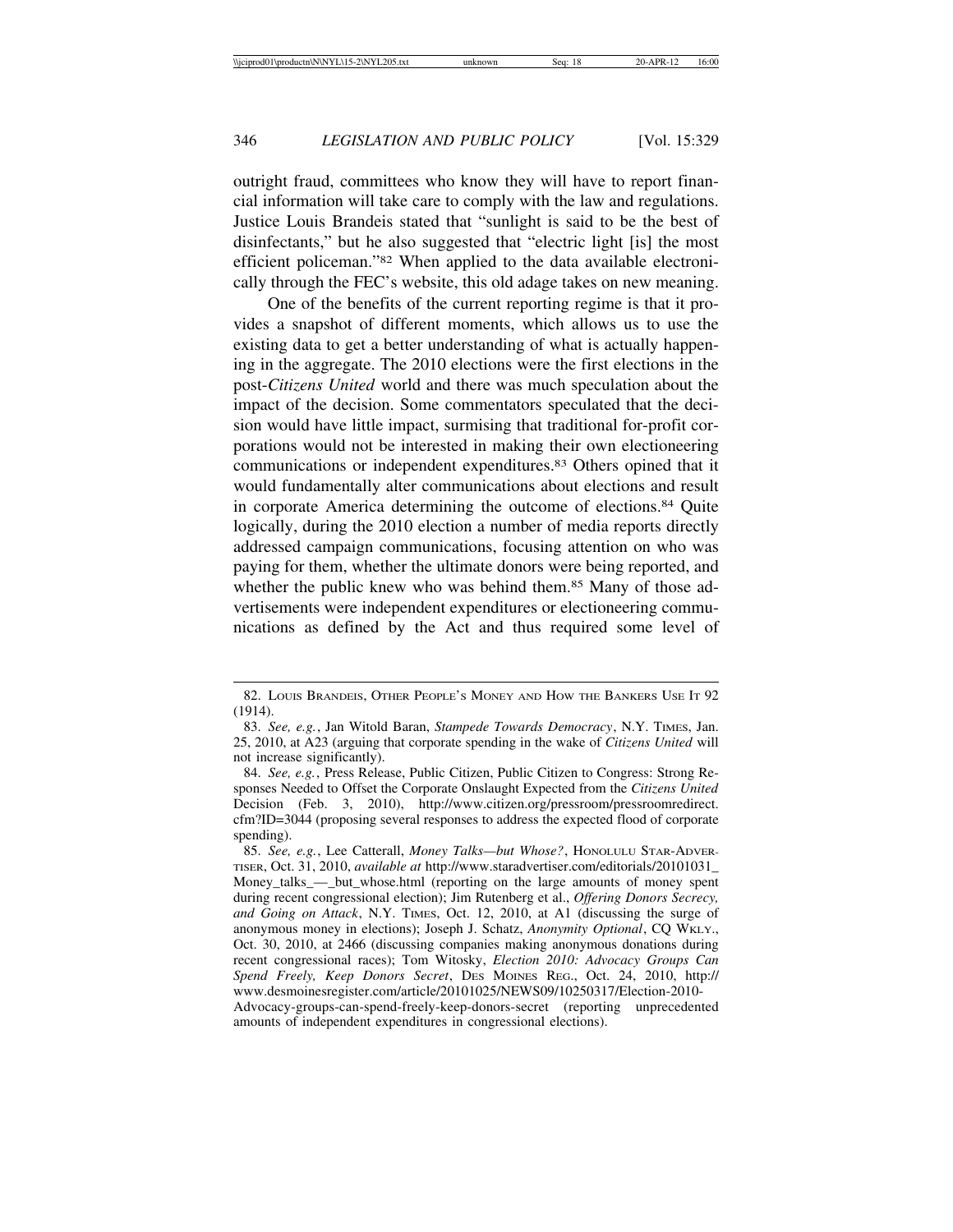reporting to the Commission. From this data, trends in aggregate spending are apparent.

The following graphs depict overall increases in outside spending in congressional races captured in FEC reporting over several cycles, based on information compiled by data analysts at the FEC.86 It's important to note that this data relies on what committees have reported to the FEC and so does not take into account spending that might appear to some to be election related but is not captured by the scope of the Act.

Figure 1 looks at outside spending in congressional races over the last few cycles and shows some interesting results.<sup>87</sup> Independent expenditures by PACs, groups, and individuals jumped from \$43.4 million in the 2008 cycle to over \$208 million in the 2010 cycle. This reflects nearly five times more spending than in 2008. At the same time, independent expenditures by parties dropped from \$223.6 mil-



FIGURE 1: OUTSIDE SPENDING IN CONGRESSIONAL RACES

86. In order to more clearly draw comparisons across cycles, we have excluded independent spending in the 2008 presidential election from this analysis.

<sup>87.</sup> These numbers are based on internal analysis of FEC data. A full summary of 2010 cycle data is available on the FEC's website at http://www.fec.gov/press/ 2010\_Full\_summary\_Data.shtml. Summaries of outside spending in 2006 and 2008 are available at http://www.fec.gov/finance/disclosure/blogdata/OutsideSpending2006 and2008.shtml.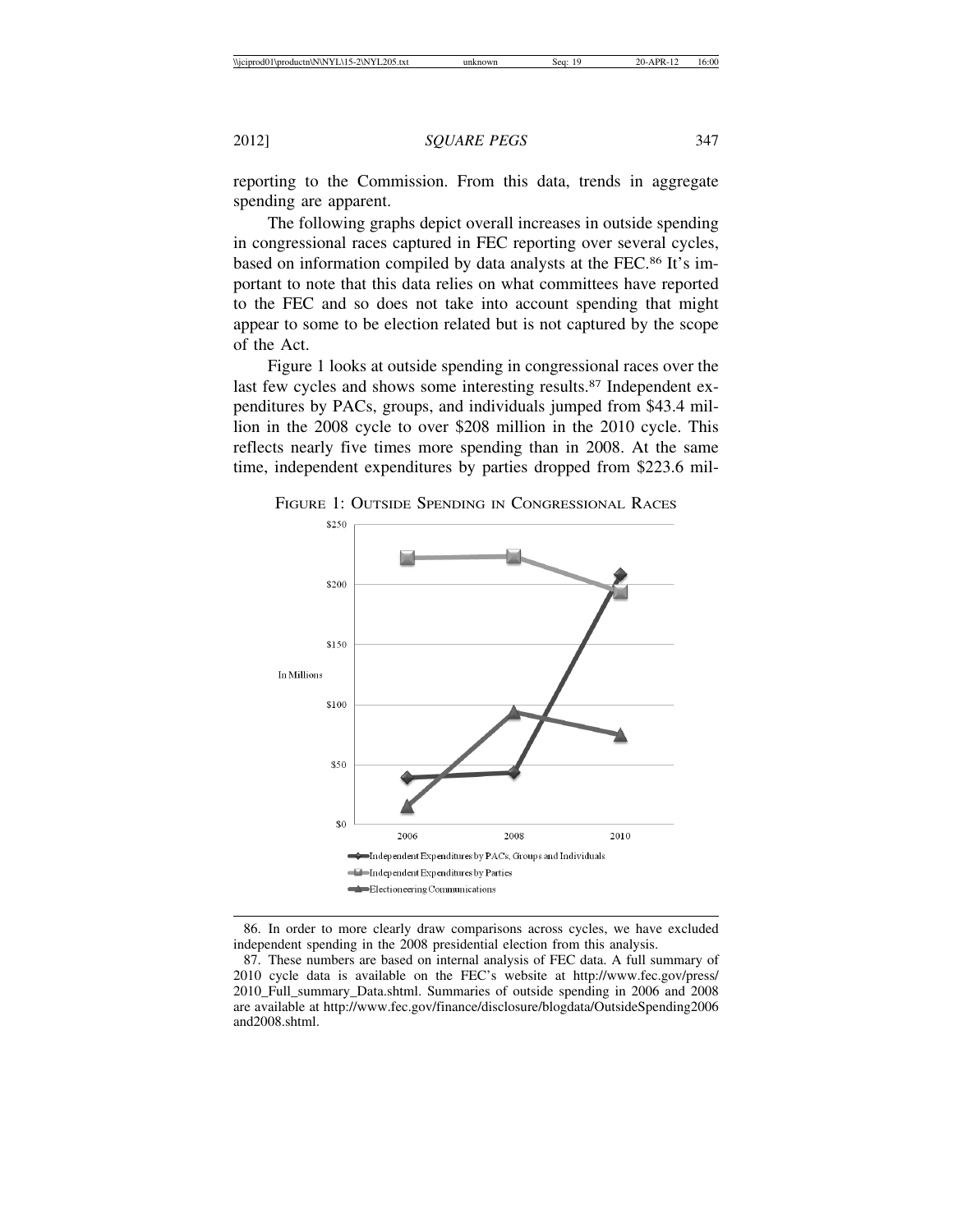lion in the 2008 cycle to \$194 million in the 2010 cycle. Electioneering communications also dropped somewhat from \$93.9 million in the 2008 cycle to \$75 million in the 2010 cycle (after a noticeable uptick between the 2006 and 2008 cycles as a result of the Supreme Court's decision in *WRTL*).<sup>88</sup> It is difficult to draw firm conclusions without an opportunity to compare two completed presidential campaigns, but based on the 2010 cycle, and data on activity thus far in the 2012, there has clearly been a shift in independent activity from parties to PACs, groups, and individuals.

Figure 2 looks more closely at the breakdown of spending on independent expeditures. Of the over \$208 million in independent spending by PACs, groups, and others in 2010, just over \$66 million in independent expenditures were made by traditional PACs and \$62.3 million in independent expenditures were made by IEOPCs or Super PACs.89 Individuals, corporations, unions, nonprofits, and similar

### FIGURE 2: BREAKDOWN OF INDEPENDENT EXPENDITURES BY SPENDER

Traditional PACS

 $\blacksquare$  Super PACs

■ Others (Individuals, corporations, unions, nonprofits, and similar groups)



88. FEC v. Wis. Right To Life, Inc., 551 U.S. 449, 482 (2007) (holding that the BCRA ban on corporate and labor union electioneering communications was unconstitutional as applied to communications that were not the functional equivalent of express advocacy).

89. FED. ELECTION COMM'N, *2010 Full Election Cycle Summary Data*, *available at* http://www.fec.gov/press/2010\_Full\_summary\_Data.shtml.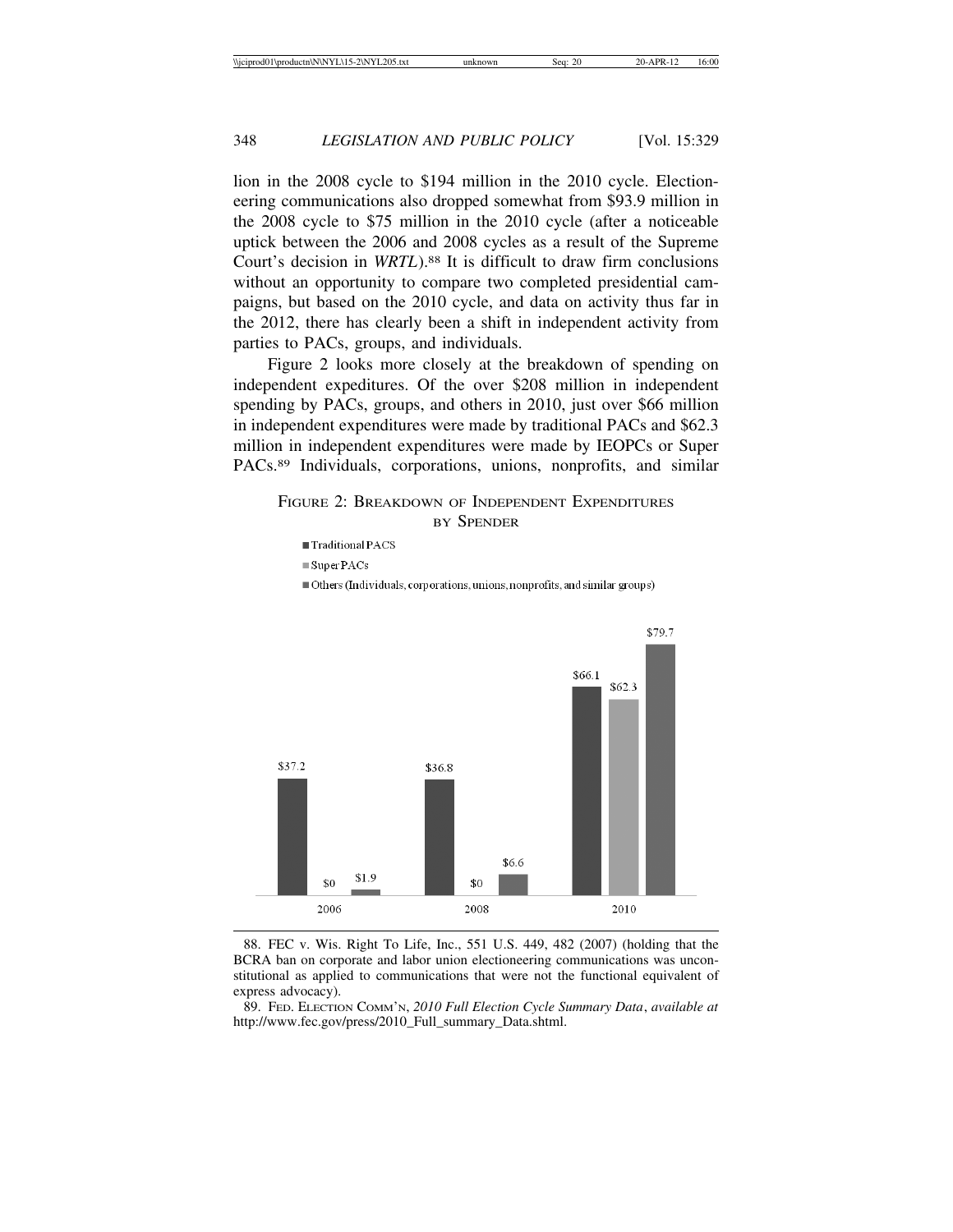groups spent roughly \$79.7 million. These figures represent a substantial increase over past cycles, almost doubling the amount spent on independent expenditures by all PACs and representing a tenfold increase in independent spending by non-PAC entities, such as individuals, corporations, unions, nonprofits, and similar groups, from 2006 to 2010.

It is important to note that these graphs only represent the spending reported to the FEC. Whether that reporting contains the right level of detail about the source of funds and provides useful information to voters is another question. In our experience, on and off the Commission, it is all too clear that the robust disclosure system described by the majority opinion in *Citizens United* does not, in reality, exist.90 For example, a recent report noted that, of the groups (other than party committees) that reported making electioneering communications or independent expenditures during the 2010 cycle, only a little over half provided any information about the actual sources of their funds.<sup>91</sup> Although there has been a substantial increase in campaignrelated spending, the quality of the corresponding disclosure of that spending has not kept pace. As a result, the existing reporting is frequently inadequate to assist the public in determining who is behind advertisements that appear to be political in nature and provides far less disclosure than many would expect after reading the Act or the Court's decision in *Citizens United*. As noted in Part I, above, the Act's scope does not cover all advertisements that many viewers would assume are governed by federal campaign finance law.

In April 2010, the Los Angeles Times issued a detailed report concluding that few of the nation's leading companies disclose their political spending.92 Despite complying with legal reporting require-

<sup>90.</sup> *See, e.g.*, Citizens United v. FEC, 130 S. Ct. 876, 916 (2010) ("With the advent of the Internet, prompt disclosure of expenditures can provide shareholders and citizens with the information needed to hold corporations and elected officials accountable for their positions and supporters.").

<sup>91.</sup> PUB. CITIZEN, 12 MONTHS AFTER: THE EFFECTS OF CITIZENS UNITED ON ELEC-TIONS AND THE INTEGRITY OF THE LEGISLATIVE PROCESS 10–11 (2011); *see also* Adam Skaggs, *A Call to Abolish the FEC*, THE ATLANTIC, Dec. 1, 2011, http:// www.theatlantic.com/politics/archive/2011/12/a-call-to-abolish-the-fec/249325/ (criticizing the FEC's disclosure rules as inadequate); Fed. Election Comm'n, MUR 6002, Statement of Reasons at 7 (2010) (attempting to limit the scope of the Commission's regulation requiring reporting of money given "for the purpose of furthering electioneering communications" by imposing a specific intent requirement such that it would apply only to money given for the purpose of furthering a particular electioneering communication).

<sup>92.</sup> Noam N. Levey & Kim Geiger, *Much Corporate Political Spending Stays Hidden*, L.A. TIMES, Apr. 23, 2011, http://articles.latimes.com/2011/apr/23/nation/la-namoney-politics-survey-20110424.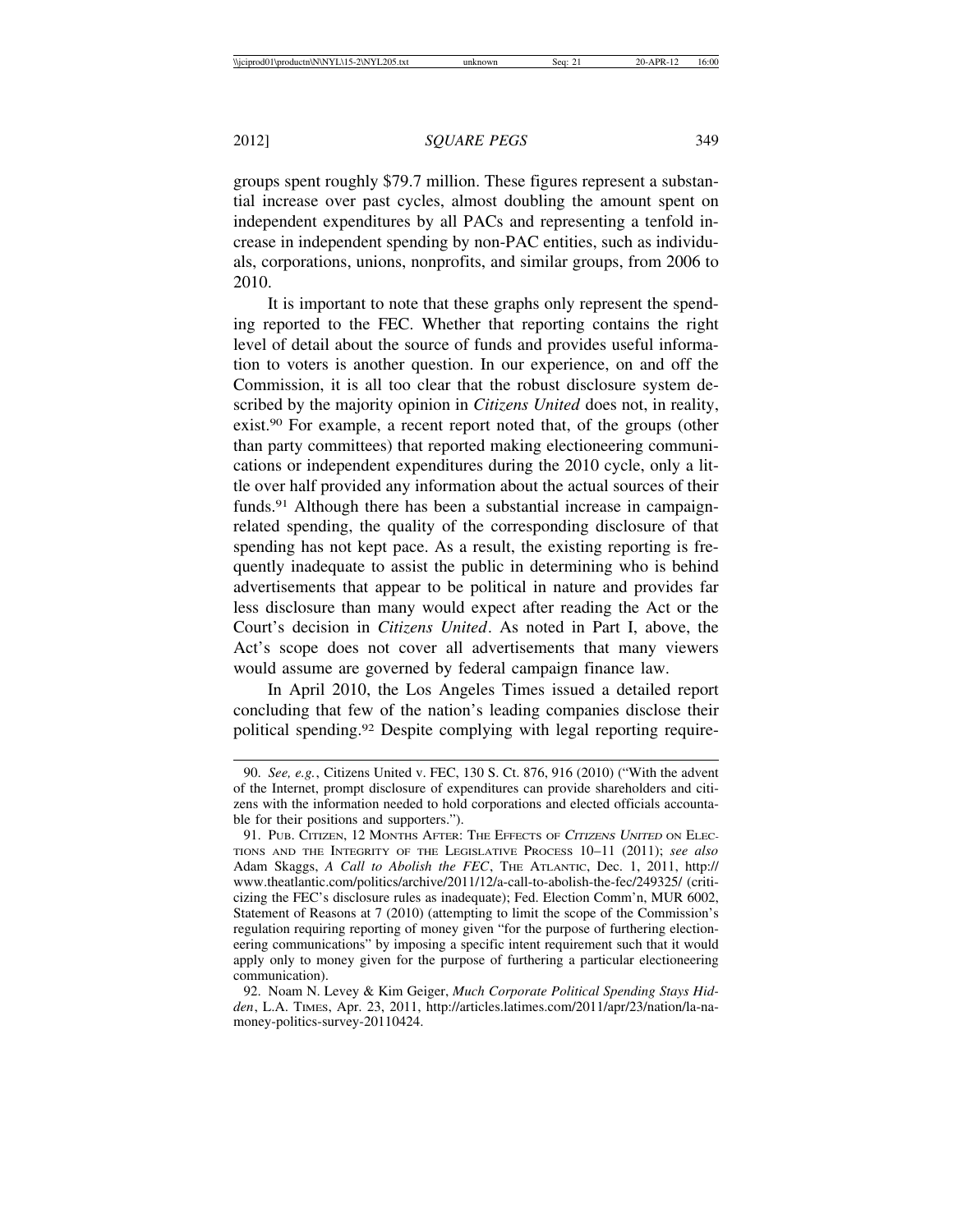ments at the state and federal levels regarding their own spending, many of these major companies do not report any of their contributions to politically active third parties who engage in political activity on their behalf.93

Raising a related concern, a 2010 report by the public advocate for the city of New York tried to quantify the quality of reporting with respect to the source of funds in the cycle.94 The report is based on the FEC's data; however, the analysis was performed entirely by the public advocate. The public advocate concluded that outside groups spent \$290 million on independent expenditures in 2010.<sup>95</sup> This number is a little higher than the FEC's \$204 million number for independent expenditures by PACs, groups, and individuals, although it may include electioneering communications, which the FEC treats as a separate category.

The report also concludes that tax-exempt non-profits report spending more than \$130 million on independent expenditures, which is a little less than half of all outside spending by non-party committees.96 These groups, however, are not reporting the source of the funds being spent on independent expenditures, even when reporting the expenditures themselves.97

The report also suggests that there is a tendency for advertisements to be more negative when the donors to the expenditure are not reported—76% as compared to 54% of advertisements in which funding sources are reported.98 This finding isn't terribly surprising; in the absence of disclosure, which helps to foster accountability, there is little need for a speaker to moderate the quality and tone of discourse we see in the political marketplace.

As we near the 2012 election, there is no doubt that we will see even more money spent on federal elections. While this is of course in part due to the upcoming presidential election, reports also note the expanding role of Super PACs in elections, and, if predictions are accurate, the 2012 cycle will be by far the most expensive in history.<sup>99</sup>

<sup>93.</sup> *Id.*

<sup>94.</sup> PUB. ADVOCATE FOR THE CITY OF N.Y., CITIZENS UNITED AND THE 2010 MIDTERM ELECTIONS 4 (2010).

<sup>95.</sup> *Id.*

<sup>96.</sup> *Id.* at 5.

<sup>97.</sup> *Id.*

<sup>98.</sup> *Id.* at 6.

<sup>99.</sup> David Goldstein, *Super PACs Channel Flood of Money into 2012 Elections*, MCCLATCHY NEWSPAPERS, Sept. 30, 2011, *available at* http://www.mcclatchydc.com/ 2011/09/30/125779/super-pacs-channel-flood-of-money.html. Predictions on overall cost vary based on assumptions and definitions. *See, e.g.*, FEC, PERFORMANCE AND ACCOUNTABILITY REPORT 12 (2011) (contemplating the possibility of \$11 billion in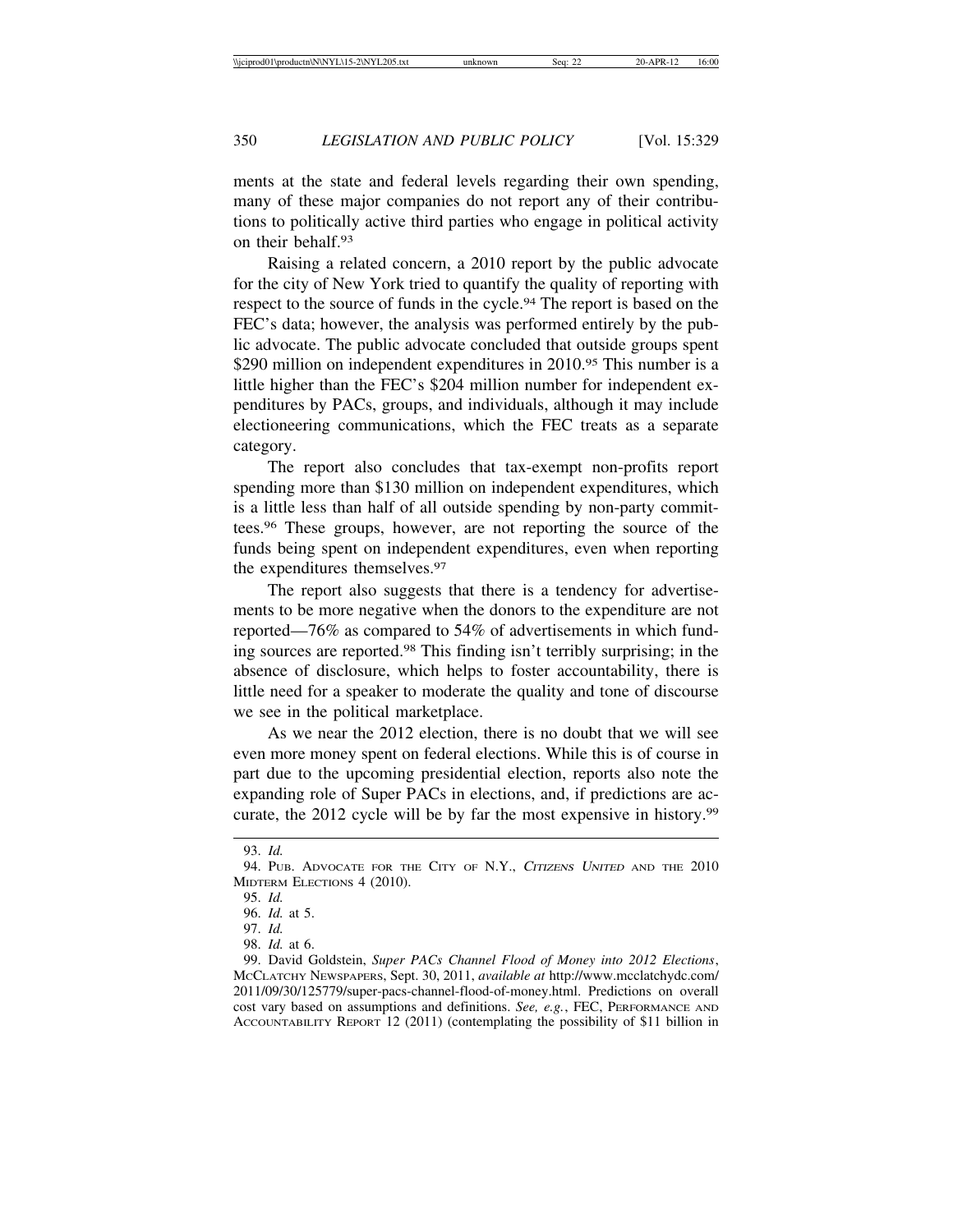#### III.

### THE PROMISE AND PROPRIETY OF DISCLOSURE

Disclosure, whether through disclaimers or reporting, provides the public with vital information. Unlike other aspects of the Act that are under challenge after *Citizens United*, there is no uncertainty from the Supreme Court about the extent to which effective disclosure is both constitutionally valid and prudent public policy. The modern era of campaign finance jurisprudence begins with *Buckley v. Valeo*,<sup>100</sup> the landmark case involving the constitutionality of FECA, as amended in 1974, and the Presidential Election Campaign Fund Act. The Court's decision in *Buckley* upheld several provisions of the law, including limitations on contributions to candidates for federal office and the public financing of presidential elections.101 The decision also declared other provisions of FECA to be unconstitutional, in particular the limitations on expenditures by candidates and their committees, the \$1,000 limitation on independent expenditures, and the limitations on expenditures by candidates from their personal funds.102 Many of the Court's constitutional concerns were based on the notion that "restrictions on both giving and spending money are tantamount to restrictions on speech, and thus can only be sustained in the service of important or compelling governmental interests."103 *Buckley* has increasingly become the alpha and the omega, the beginning and the end of the analysis for those intent upon undermining campaign finance regulation. Nonetheless, the reasoning in *Buckley* does not articulate an overarching theory of political speech but rather introduces juris-

election spending for the 2012 cycle); Eliza Newlin Carney, *The Deregulated Campaign*, CQ WKLY., Sept. 17, 2011, at 1922–27, *available at* http://library.cqpress.com/ cqweekly/weeklyreport112000003940582 (well over \$7 billion); Cotton Delo, *Super* PACs Could Drive Total 2012 Election Spending to \$9.8B, ADVERTISING AGE, Mar. 7, 2012, *available at* http://adage.com/article/campaign-trail/total-2012-election-spending-hit-9-8b/233155/; Patricia Zengerle, *U.S. Vote in 2012 Will Be Record*, *\$6 Billion Election*, REUTERS, Aug. 30, 2011, *available at* http://www.reuters.com/assets/print? aid=USTRE77T3ZX20110830 (predicting a total price tag of \$6 billion or more); Paul Blumenthal, *Super PACs and Secret Money: The Unregulated Shadow Campaign*, HUFFINGTON POST, Sept. 26, 2011, http://www.huffingtonpost.com/2011/09/ 26/super-pacs-secret-money-campaign-finance\_n\_977699.html (predicting record spending by non-party groups in the 2012 elections); Michael Scherer, *How Super PACs Could Eclipse Official Campaigns in 2012*, TIME, Sept. 19, 2011, *available at* http://swampland.time.com/2011/09/19/how-super-pacs-could-eclipse-official-campaigns-in-2012/ (noting how Super PACs will dramatically change the election landscape in 2012).

100. Buckley v. Valeo, 424 U.S. 1 (1976).

101. *Id.* at 143.

<sup>102.</sup> *Id.*

<sup>103.</sup> Deborah Hellman, *Money Talks but It Isn't Speech*, 95 MINN. L. REV. 953, 953 (2011).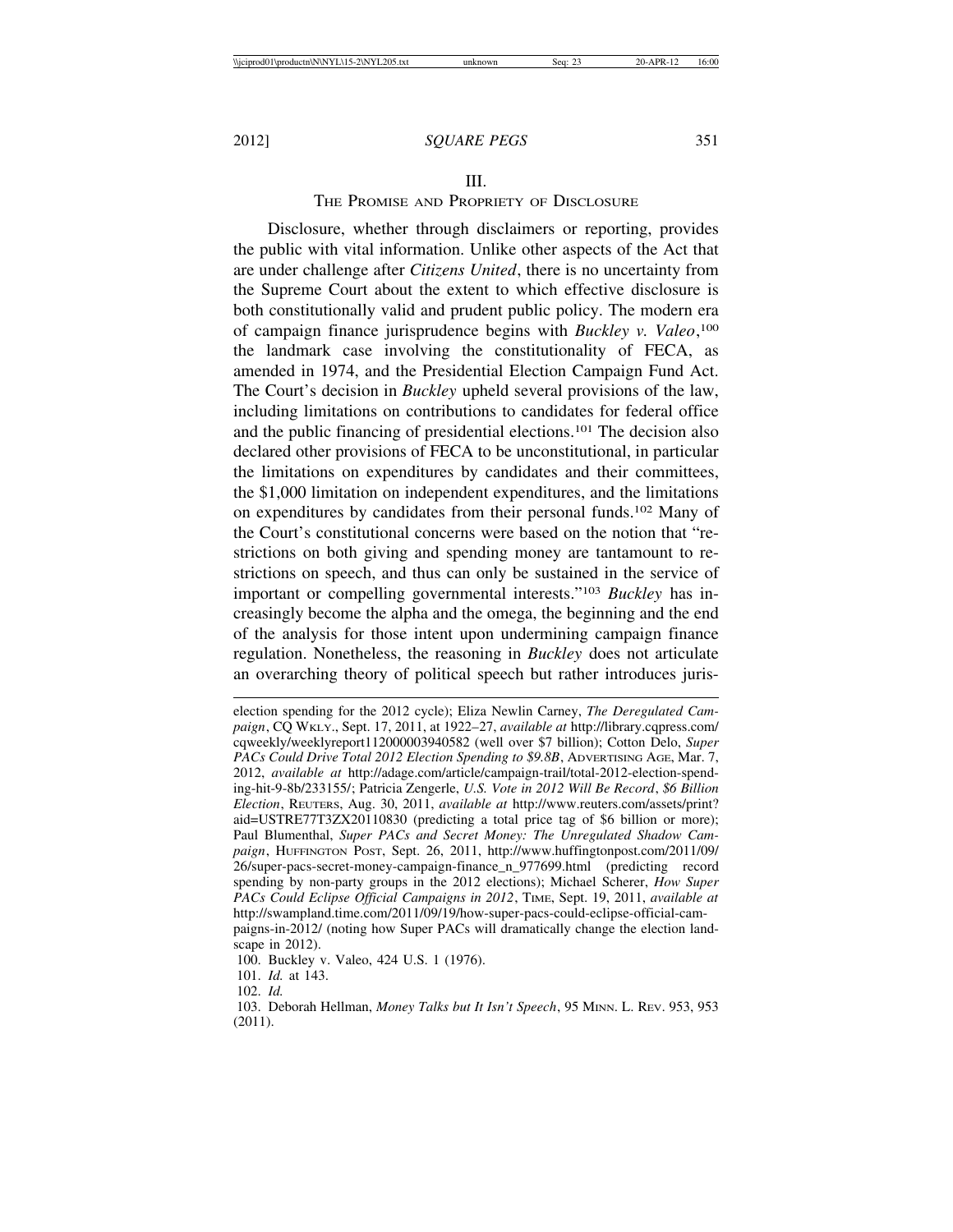prudential "tensions" that "have reverberated over the decades as the Court has been, by turns, deferential to and skeptical of legislative decisions to limit campaign financing."104

When discussing matters that relate to disclosure, we too rarely refer back to *Buckley*'s robust endorsement of "recordkeeping, reporting, and disclosure requirements."105 It's a useful reminder of the importance of disclosure:

First, disclosure provides the electorate with information "as to where political campaign money comes from and how it is spent by the candidate" in order to aid the voters in evaluating those who seek federal office. It allows voters to place each candidate in the political spectrum more precisely than is often possible solely on the basis of party labels and campaign speeches. . . .

Second, disclosure requirements deter actual corruption and avoid the appearance of corruption by exposing large contributions and expenditures to the light of publicity. This exposure may discourage those who would use money for improper purposes either before or after the election. A public armed with information about a candidate's most generous supporters is better able to detect any post-election special favors that may be given in return. . . .

Third, and not least significant, recordkeeping, reporting, and disclosure requirements are an essential means of gathering the data necessary to detect violations of the contribution limitations described above.

The disclosure requirements, as a general matter, directly serve substantial governmental interests. . . .<sup>106</sup>

Yet challenges to disclosure are raised fairly frequently. Recently, advocates associated with Washington's same-sex marriage ban proposition argued for anonymous speech rights,<sup>107</sup> stating that disclosure of their contributions to the referendum effort might result in economic harm to their businesses as a result of boycotts by those who disagreed with their political spending.<sup>108</sup> In our country, and

<sup>104.</sup> Richard L. Hasen, Citizens United *and the Illusion of Coherence*, 109 MICH. L. REV. 581, 585–86 (2011) ("*Buckley*'s tension is unsurprising given that it was drafted by a committee of Justices who did not agree on the fundamental issue of how to balance First Amendment rights of free speech and association with state interests."). 105. *Buckley*, 424 U.S. at 67–68.

<sup>106.</sup> *Id.* at 66–68.

<sup>107.</sup> James Bopp Jr. & Scott F. Bieniek, *Referendum 71 Case Has Implications for Future Free Speech*, THE SEATTLE TIMES, Apr. 26, 2010, *available at* http:// seattletimes.nwsource.com/html/opinion/2011709683\_guest27bopps.html.

<sup>108.</sup> *See* Brief for Petitioner at 10–11, Doe v. Reed, 130 S. Ct. 2811 (2010) (No. 09- 559); *see also* Steve Simpson, Doe v. Reed *and the Future of Disclosure Requirements*, 2010 CATO SUP. CT. REV. 139, 162 (noting that the individuals and groups in *Doe* wished to use disclosure laws to intimidate those with certain views). *See gener-*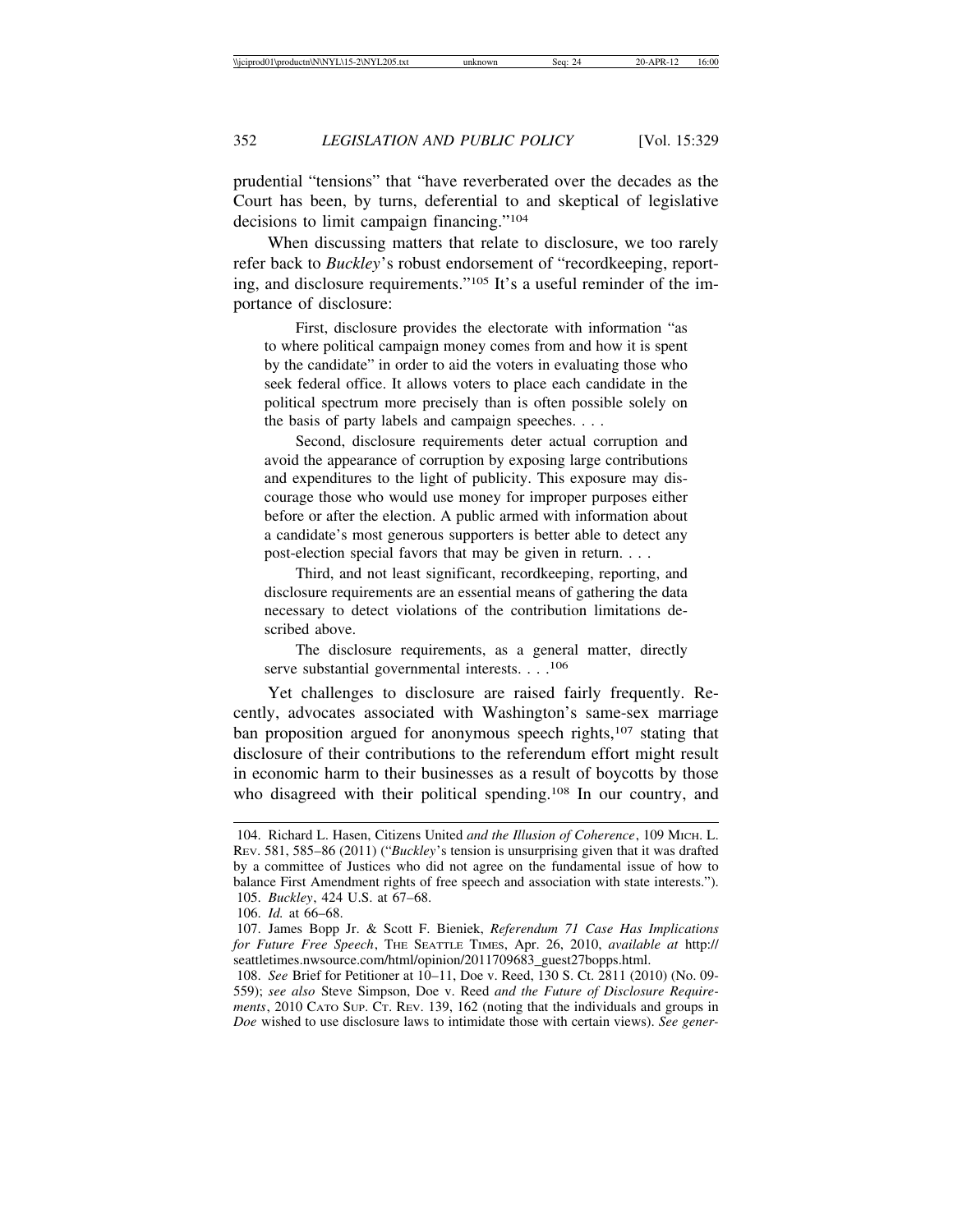around the world, businesses are held accountable for their behavior whether politically or socially—by consumers through the tried and true method of boycotting. Boycotts have been used to register consumer opposition to everything from apartheid to selling baby formula.

So it goes in our political system as well. Voters, like consumers, make their choices armed with the knowledge of who is speaking and who is paying for the speech. That information helps to eliminate distortions within the marketplace of ideas; without it, the market may be unreliable. The mere fact that voters sometimes decide to use that same information to make economic decisions doesn't change the value of the information or the important interests behind disclosure in terms of making electoral decisions.

Nonetheless, there are still efforts to characterize anonymous speech as necessary to all First Amendment expression. For example, in response to a draft of an executive order that would have required government contractors to report contributions, some commentators<sup>109</sup> argued that such disclosure was harmful to the contributor's rights, citing the protection afforded by the Court in *NAACP v. Alabama ex rel. Patterson.*110 In that case, the Court found that the state interest determining whether an organization needed to register as doing business in the state—was insufficient to require the NAACP to disclose the names and addresses of its members.111 The Court noted, "It is hardly a novel perception that compelled disclosure of affiliation with groups engaged in advocacy may constitute a restraint on freedom of association."112 Importantly, the state action at issue was not simply the disclosure of membership information, but "a demand by the State of Alabama that the NAACP reveal the names and addresses of all its Alabama members and agents as part of an effort to prevent the organization from operating in the State. The State's demand was found to

*ally* Bradley A. Smith, *In Defense of Political Anonymity*, CITY J., Winter 2010, *available at* http://www.city-journal.org/2010/20\_1\_political-anonymity.html (discussing how political activity disclosures may lead to forms of retaliation and discrimination).

<sup>109.</sup> *See* Letter from Sean Parnell, President, Ctr. for Competitive Politics, to President Barack Obama, (May 3, 2011); David Marston & John Yoo, *Political Privacy Should Be a Civil Right*, WALL ST. J., Apr. 27, 2011, at A17, http://www. campaignfreedom.org/docLib/20110504\_20110503\_Letter\_ObamaEO.pdf; Zac Morgan, *Colbert Is Funny, Our Disclosure Laws Are Not*, FRUM FORUM (Aug. 30, 2011, 3:28 PM), http://www.frumforum.com/colbert-is-funny-our-disclosure-laws-are-not.

<sup>110. 357</sup> U.S. 449 (1958).

<sup>111.</sup> *Id.* at 466.

<sup>112.</sup> *Id.*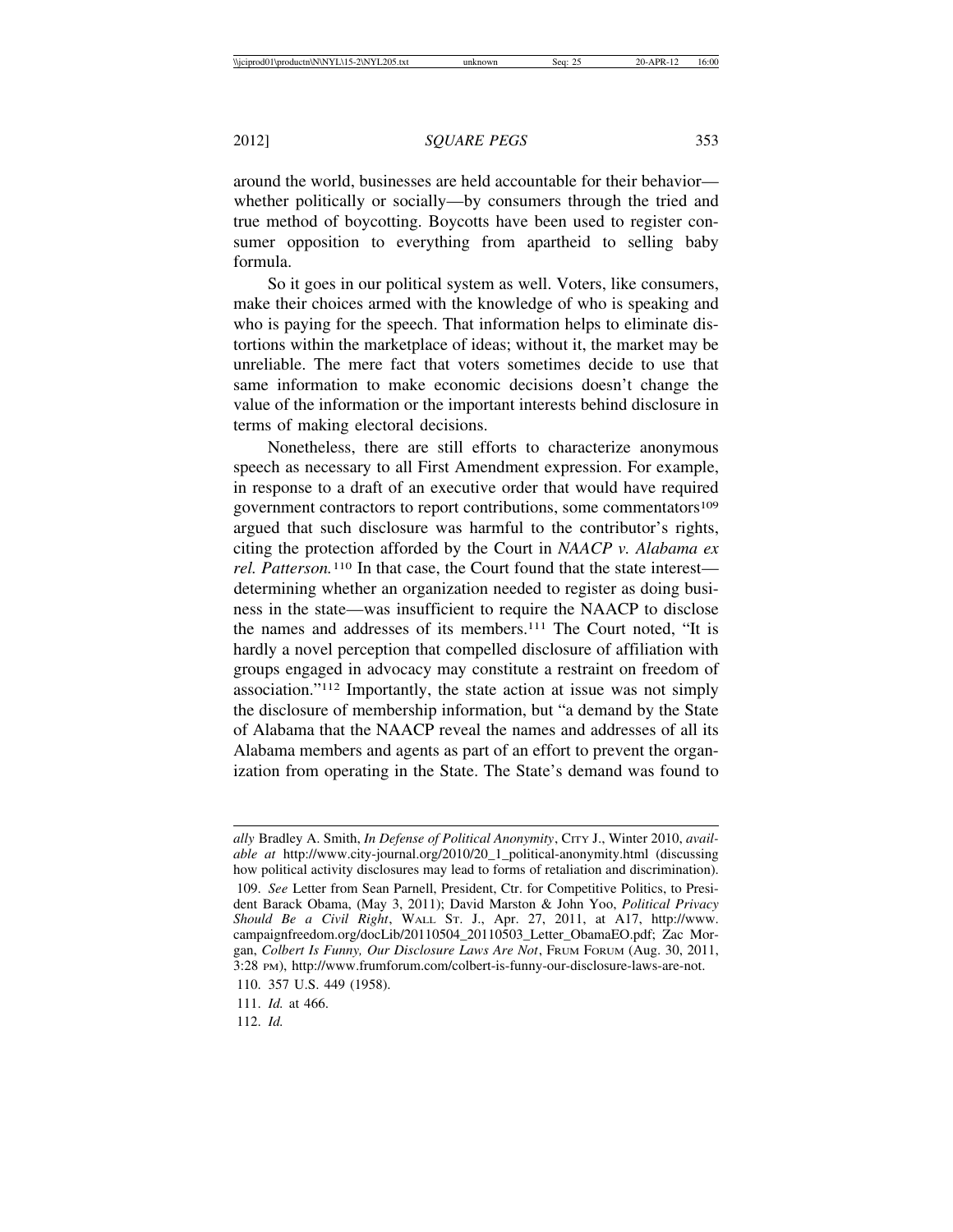be a denial of due process and a violation of the members' First Amendment right to freedom of association."113

Courts have repeatedly held that the government interest in disclosure of political contributions is sufficient to compel disclosure. In 2009, the U.S. Court of Appeals for the D.C. Circuit confronted both *NAACP* and *Buckley* in the context of the Honest Leadership and Open Government Act.114 That case, *National Association of Manufacturers v. Taylor*, challenged the lobbying disclosure rules in part because "[t]aking policy positions that are unpopular with some groups may lead to boycotts, shareholder suits, demands for political contributions or support, and other forms of harassment."115 The D.C. Circuit rejected that argument, holding that "the risks that [the National Association of Manufacturers] claims its members would suffer if their participation in controversial lobbying were revealed are no different from those suffered by any organization that employs or hires lobbyists itself, and little different from those suffered by any individual who contributes to a candidate or political party."116 The panel went on to note that this argument is inconsistent with *Buckley*'s statement that "certainly in most applications" compelled disclosure laws survive exacting scrutiny.<sup>117</sup>

Less than six months after *National Association of Manufacturers* was decided, the Supreme Court reaffirmed its support for broad disclosure as it applies to independent speech in *Citizens United*. 118 As noted above, in *SpeechNow* the D.C. Circuit held that a committee making only independent expenditures must disclose all its activity, even if that requires reporting its express advocacy communications<sup>119</sup>

Not long after *Citizens United*, the Supreme Court held, in *Doe v. Reed*, that disclosure of support for referendum petitions, such as the

<sup>113.</sup> United States v. Judicial Watch, Inc., 266 F. Supp. 2d 1, 20 n.27 (D.D.C. 2002).

<sup>114.</sup> Pub. L. No. 110-81, 121 Stat. 735 (2007). The Honest Leadership and Open Government Act made a number of lobbying-related changes to various rules in the wake of the scandals associated with Jack Abramoff. *See* Charles Fried, *Report: Lobbying Law in the Spotlight: Challenges and Proposed Improvements*, 63 ADMIN. L. REV. 424, 432–33 (2011).

<sup>115. 582</sup> F.3d 1, 19 (D.C. Cir. 2009) (citation omitted).

<sup>116.</sup> *Id.* at 22.

<sup>117.</sup> *Id.* at 19.

<sup>118.</sup> Citizens United v. FEC, 130 S. Ct. 876, 916 (2010).

<sup>119.</sup> SpeechNow.org v. FEC*,* 599 F.3d 686, 697–98 (D.C. Cir. 2010). The court went on to state that "requiring disclosure of such information deters and helps expose violations of other campaign finance restrictions, such as those barring contributions from foreign corporations or individuals. These are sufficiently important governmental interests to justify requiring SpeechNow to organize and report to the FEC as a political committee." *Id.* at 698.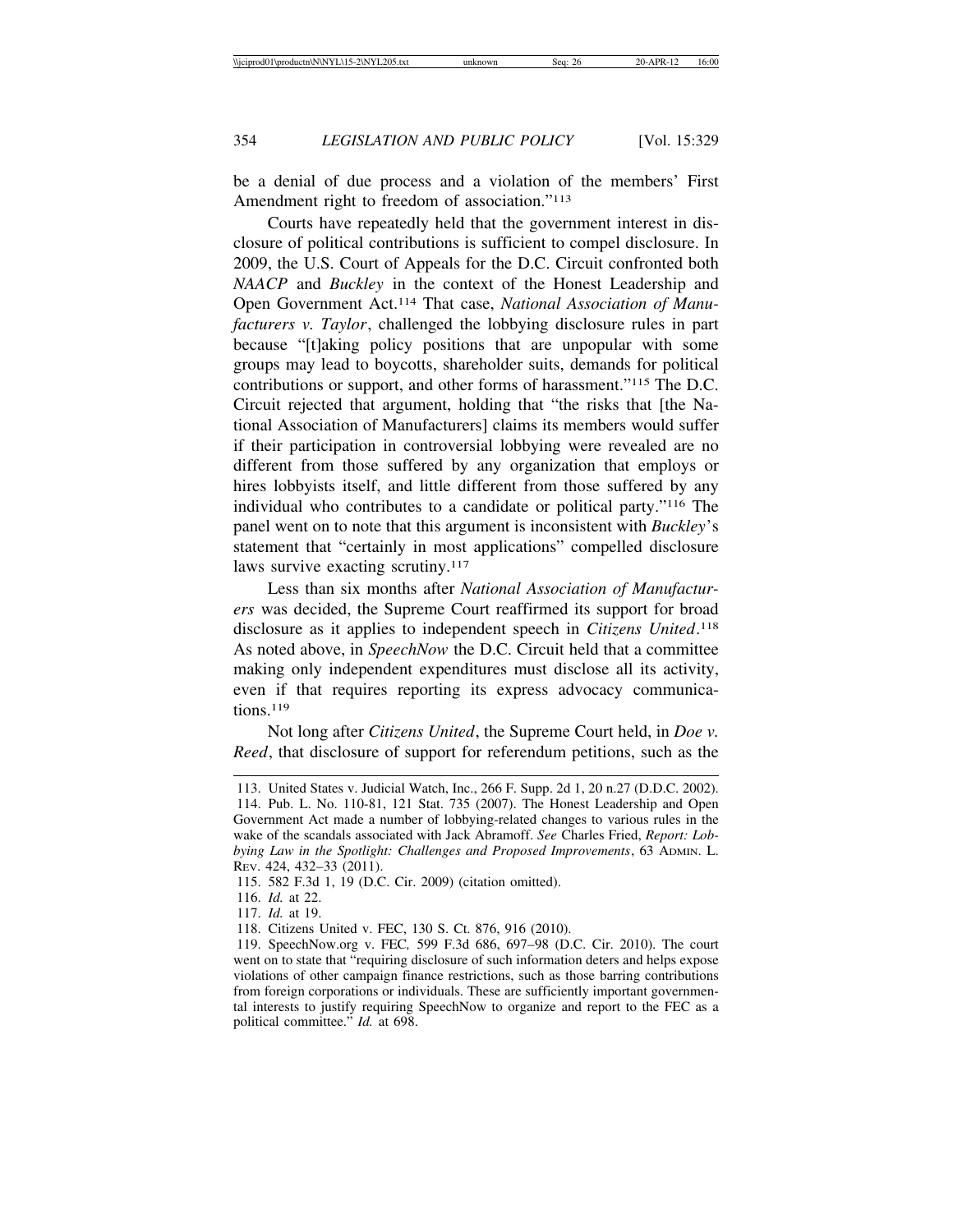Washington same-sex marriage ban, does not violate the First Amendment.120 *Doe v. Reed* continues the long line of cases rejecting the idea that political speech requires blanket protection.121 The case is notable, however, due to the particularly strong concurrence written by Justice Scalia which ultimately concluded that referendum petitions were more akin to legislating and probably not protected by the First Amendment at all.<sup>122</sup> Even so, Justice Scalia also made it clear that even if referendum petitions were protected, history suggests that protection doesn't include anonymity. Justice Scalia concluded by stating that "[t]here are laws against threats and intimidation; and harsh criticism, short of unlawful action, is a price our people have traditionally been willing to pay for self governance. Requiring people to stand up in public for their political acts fosters civic courage, without which democracy is doomed."123 There is something particularly powerful about the way Justice Scalia ties transparency and disclosure to our tradition of self-governance and civic courage.

After *Doe v. Reed* and *Citizens United*, there can be no question that disclosure is constitutional and that it serves an important governmental interest. Lower courts are following the Supreme Court's lead.124 The First Circuit, building on *Citizens United*, recently described the informational interest in our modern society as follows:

However, the informational interest is not limited to informing the choice between candidates for political office. As *Citizens United* recognized, there is an equally compelling interest in identifying the speakers behind politically oriented messages. In an age characterized by the rapid multiplication of media outlets and the rise of Internet reporting, the "marketplace of ideas" has become flooded with a profusion of information and political messages. Citizens rely ever more on a message's source as a proxy for reliability and a barometer of political spin. Disclosing the identity and constituency of a speaker engaged in political speech thus "enables the electorate to make informed decisions and give proper weight to different speakers and messages."125

<sup>120.</sup> Doe v. Reed, 130 S. Ct. 2811 (2010).

<sup>121.</sup> *Id.*

<sup>122.</sup> *Id.* at 2833 (Scalia, J., concurring).

<sup>123.</sup> *Id.* at 2837 (Scalia, J., concurring).

<sup>124.</sup> For a full discussion of district and circuit court decisions after *Doe* and *Citizens United*, see Torres-Spelliscy *supra* note 10, at 1086–89. **R**

<sup>125.</sup> Nat'l Org. for Marriage v. McKee, 649 F.3d 34, 57 (1st Cir. 2011) (internal citations omitted); *see also* Cal. Pro-Life Council, Inc. v. Getman, 328 F.3d 1088, 1105 (9th Cir. 2003) (recognizing that, in the "cacophony of political communications through which . . . voters must pick out meaningful and accurate messages[,] . . . being able to evaluate who is doing the talking is of great importance").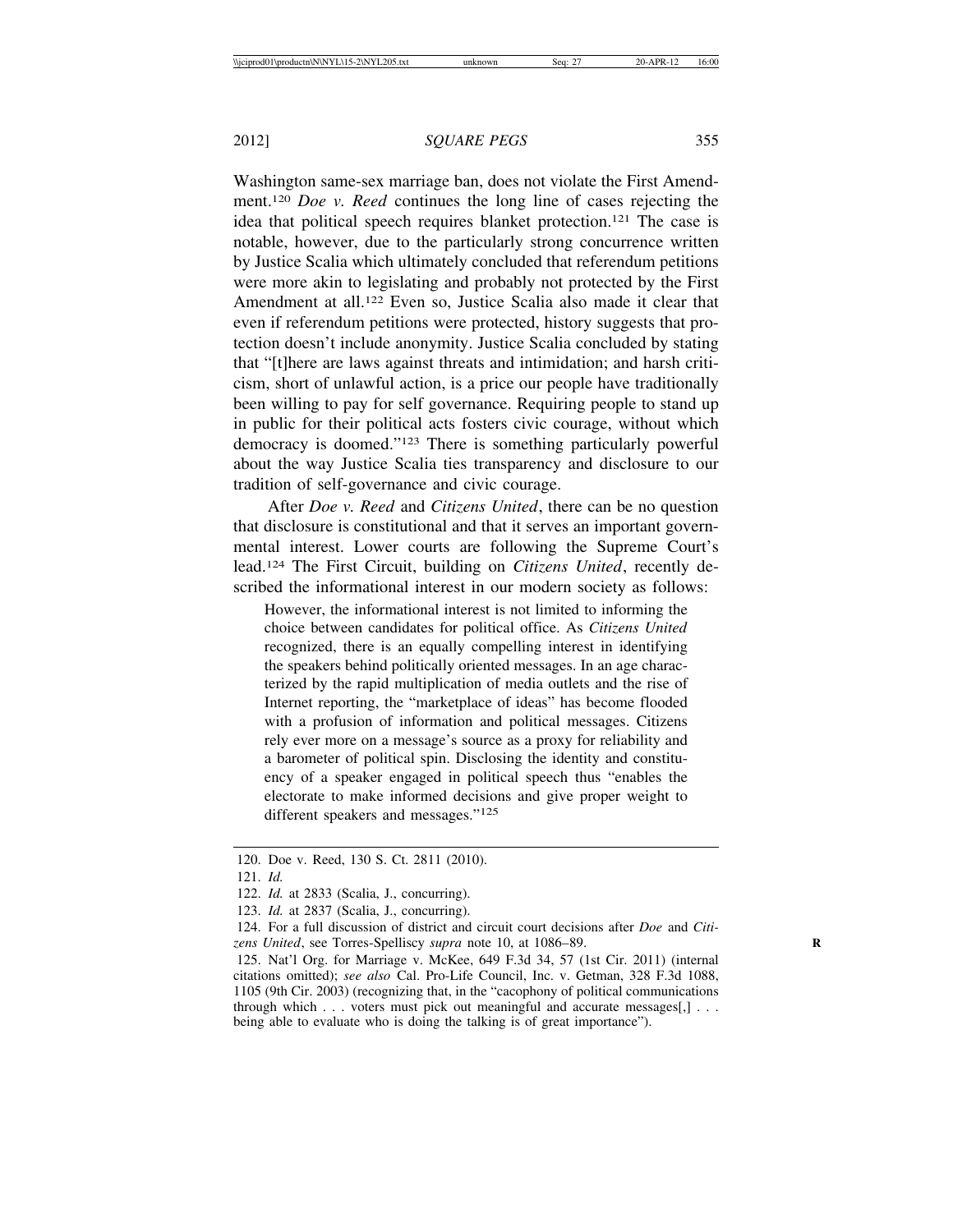Despite recent repeated declarations by the Supreme Court upholding disclosure and significant discussion of its merits, as pressure for disclosure mounts in a variety of arenas—for example, shareholders voting on corporate spending—we expect to hear more arguments challenging the idea that the public has the right to know who is funding million-dollar advertisements or contributions to such efforts.

#### IV.

### CHALLENGES TO MEANINGFUL DISCLOSURE: THE REALITY OF OUR CURRENT DISCLOSURE CAPACITY

As previously noted, the FEC's role extends to the reach of FECA.<sup>126</sup> As it stands, some organizations, particularly those that are not political committees, may be doing little that falls within the FEC's jurisdiction to require disclosure. While these organizations may engage in political activities, they might not report much, if any, of their contributions or donations and spending.127 The FEC's records are only as good as the data it receives from filing entities and are limited to the information required by the Act and FEC regulations. There are areas of imperfections. First, committees choose how to identify expenditures. While the FEC provides a list of acceptable descriptions, they are not mandated.<sup>128</sup> This means that two different committees may choose to describe the same type of expenditure in two different ways. Readers of these two reports may not be able to fully understand the expenditures or be able to compare them in a meaningful way. Perfection is not required but it is also too optimistic to say that all of the data filed by entities is fully accessible and understandable to all readers.<sup>129</sup>

<sup>126. 2</sup> U.S.C. § 437c (establishing the FEC to administer, enforce, and formulate policy with respect to FECA, the Presidential Campaign Fund Act, and the Presidential Primary Matching Payment Account Act).

<sup>127.</sup> As the Supreme Court has long acknowledged, "the distinction between campaign advocacy and issue advocacy 'may often dissolve in practical application. Candidates, especially incumbents, are intimately tied to public issues involving legislative proposals and governmental actions.'" FEC v. Wis. Right To Life, Inc., 551 U.S. 449, 456–57 (2007) (quoting Buckley v. Valeo, 424 U.S. 1, 42 (1976)). When applying this actuality to the Act's limits and prohibitions, the Court has explained that we must tread lightly, because the "tie goes to the speaker, not the censor." *Id*. at 474. When talking about disclosure, however, we need not tread so lightly. The governmental interest in strong and the burden is minimal. If we err on the side of disclosing spending that is only loosely related to a federal election, to borrow a different sports metaphor, no harm, no foul.

<sup>128.</sup> *See* FEC Statement of Policy, ''Purpose of Disbursement'' Entries for Filings with the Commission, 72 Fed. Reg. 887 (Jan. 9, 2007).

<sup>129.</sup> *See* Letter from Steven Walther, Chairman, FEC, to Appropriations Committees (Dec. 17, 2009) (explaining the limitations in our ability to "make public data regard-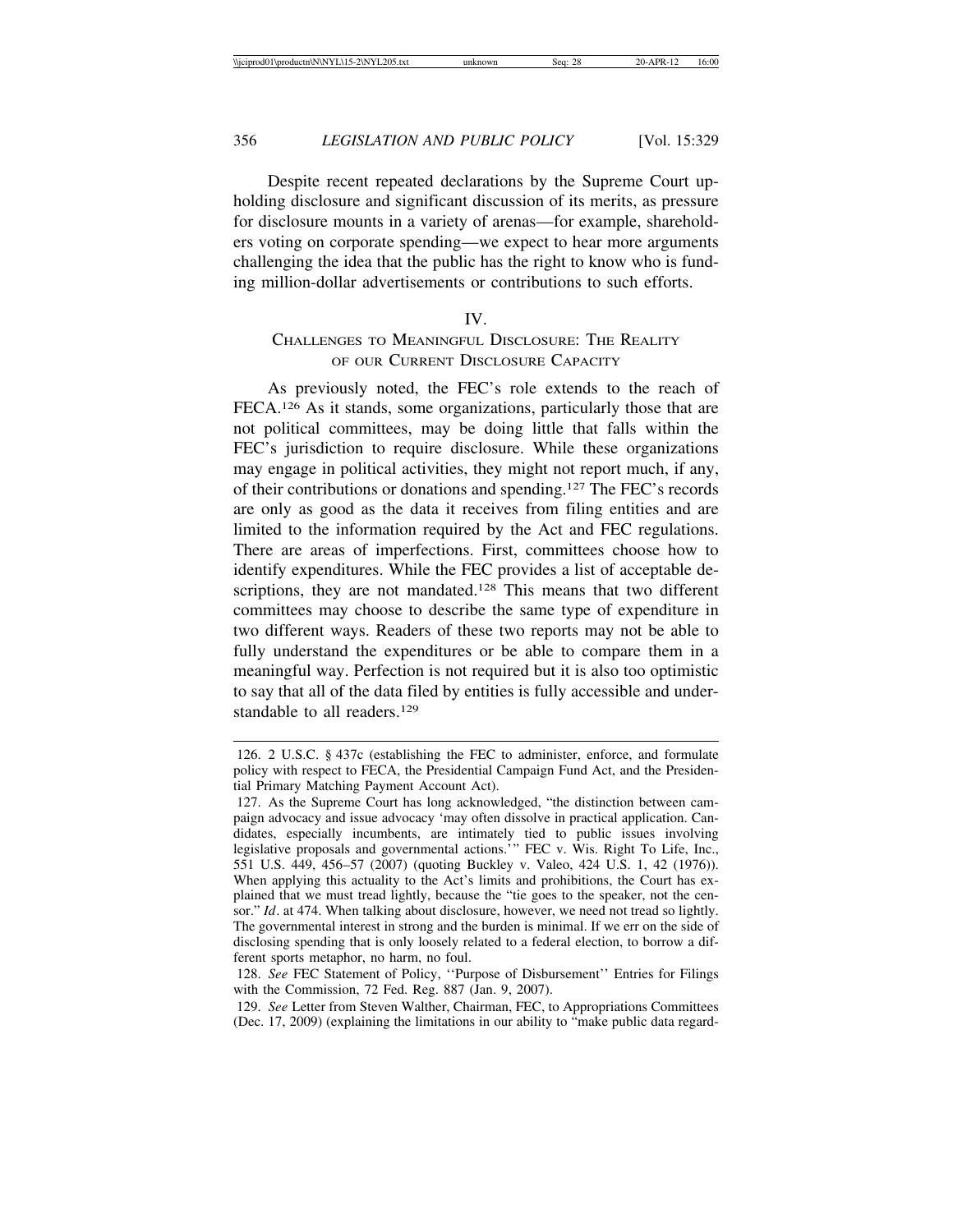Another more important area of imperfection is the incongruity of required disclosures and disclaimers that may not be apparent to voters. While there is a significant amount of disclosure required of political committees, for other entities there is much less. Non-committees who make independent expenditures and fund electioneering communications are subject to different disclosure rules than political committees. The Court's decision in *Citizens United* means that corporate and union treasury funds may now be spent on these expenditures. But the rules governing disclosure for independent expenditure and electioneering communications were written while the ban on corporate and labor union expenditures was in place. With many new speakers—and new types of speakers—engaging in the process in new ways, the public increasingly must rely on disclosure to effectively respond to and participate in the political debate.

Unfortunately, society is a long way from the assumptions the Court's majority made in *Citizens United* about the state of the disclosure and disclaimer system. The Court's statement that "disclosure permits citizens and shareholders to react to the speech of corporate entities in a proper way" and that "transparency enables the electorate to make informed decisions and give proper weight to different speakers and messages" assumes that the public has full access to information about who is paying for these messages.130 As explained in Part III above, that is simply not always the case. And, more troubling, the voters may not realize that their access to the information the Supreme Court says they are entitled to varies drastically depending on the type of speaker they are hearing. Voters don't watch television commercials praising or criticizing candidates with the legal constructs of independent expenditures and electioneering communications in mind. Voters don't first consider whether the speaker is a candidate committee or IEOPC when viewing a message.

Instead, most voters view what they believe to be "campaign ads" from organizations with ambiguous names and assume that they are subject to the restrictions and requirements of the Act. Those voters

ing the media expenditures of federal campaigns"). Chairman Walther's letter explained:

<sup>[</sup>P]olitical committees are not restricted to choose from a standardized list of purposes for expenditures specified by FECA or the Commission. Instead, political committees are accorded some flexibility in deciding how to report the purpose of an expenditure. As long as the reported purpose is "sufficiently specific" to make the expenditure's purpose "clear," the political committee has met the reporting requirement in FECA.

<sup>130.</sup> Citizens United v. FEC, 130 S. Ct. 876, 916 (2010).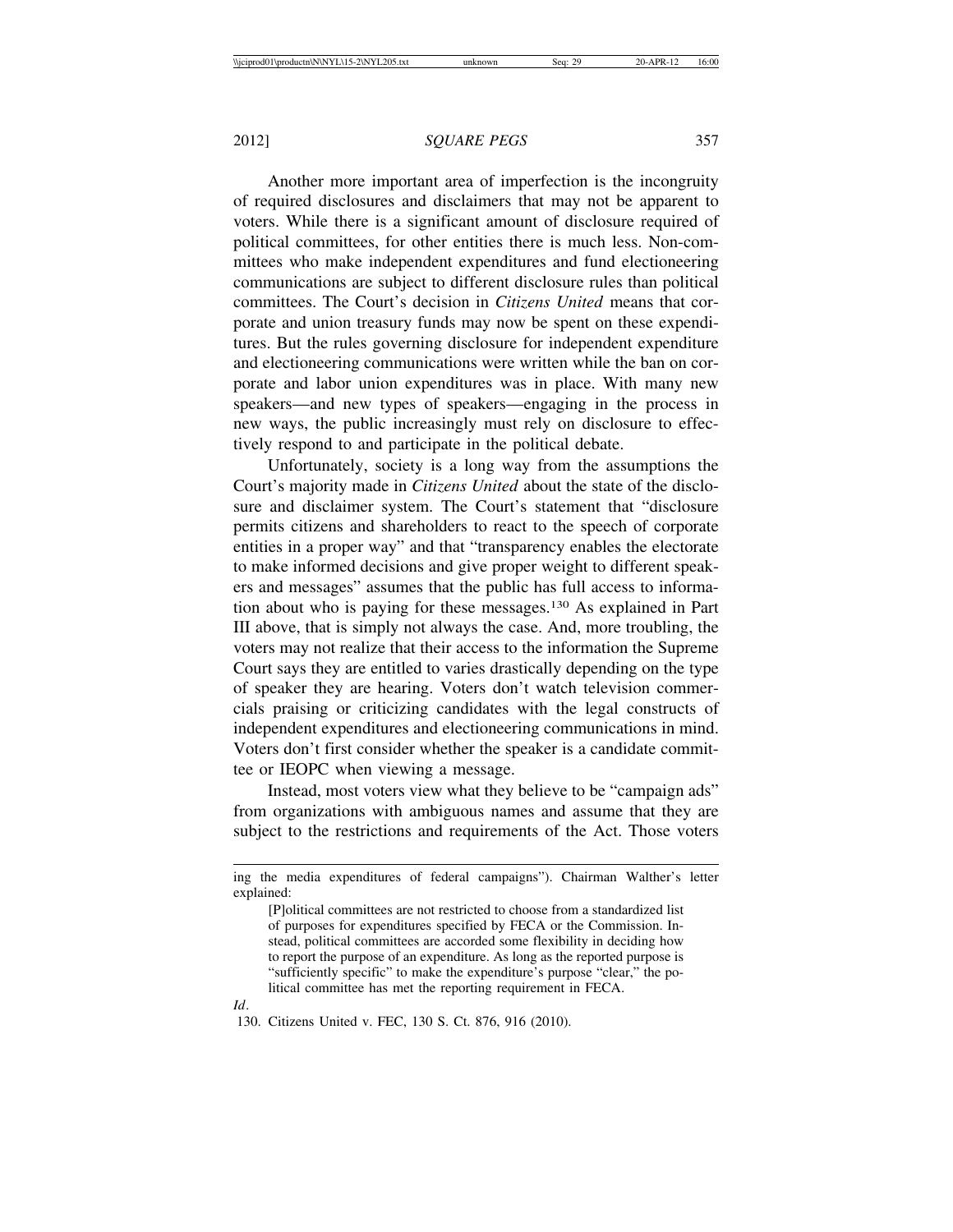are wrong in many instances. Such advertisements and organizations raise questions that the Commission will not be able to answer because of the limits of FECA and the subsequent case law further narrowing it. There is a disconnect between what voters often assume are regulated communications and those that are actually subject to the Act. To the extent that some voters may assume the idea of "truth in advertising" applies to campaign advertisements or that there is a government regulator ensuring that these advertisements comply with certain requirements, this disconnect is concerning. It seems essential to revisit these rules and consider how they should be revised to fit the new legal regime ensuring that voters are able to "make informed decisions and give proper weight to different speakers and messages."131

For organizations that do register with the FEC, or that make independent expenditures and electioneering communications, the Commission's failure to issue a notice of proposed rulemaking to seek comment or take other steps in the rulemaking process on changes or modifications to these disclosure regulations after *Citizens United* and *SpeechNow* means that they have little direction when filing their reports. At a minimum, the Commission should take steps to shed some light on the disclosure rules that currently cross-reference sections of the regulations rendered meaningless by *Citizens United*. More generally, the Commission should seriously consider whether past interpretations of our reporting rules are adequate in a post-*Citizens United* world, particularly in light of the Court's holding on the statute's disclosure and reporting requirements.

The Commission need not embark upon fundamental and broad reform that has been proposed in legislation like the Democracy Is Strengthened by Casting Light on Spending in Elections (DISCLOSE) Act.132 Certainly there is not much appetite at the current Commission for that. The Commission could do far less and still provide clarity and guidance to those who need to comply with our regulations. For example, simply updating our reporting rules and forms to reflect that corporations may make electioneering communications without restriction would be a beneficial change and provide useful guidance to entities that are trying to comply with the new landscape.

In January 2011, the Commission was unable to issue a notice of proposed rulemaking with respect to *Citizens United* because the Commission was deadlocked on the scope of the proposed rulemaking. At that point in time the Commission did not have enough votes

<sup>131.</sup> *Id.*

<sup>132.</sup> H.R. 5175, 111th Cong. (2010). The DISCLOSE Act of 2012 was recently introduced in the current Congress. H.R. 4010, 112th Cong. (2012).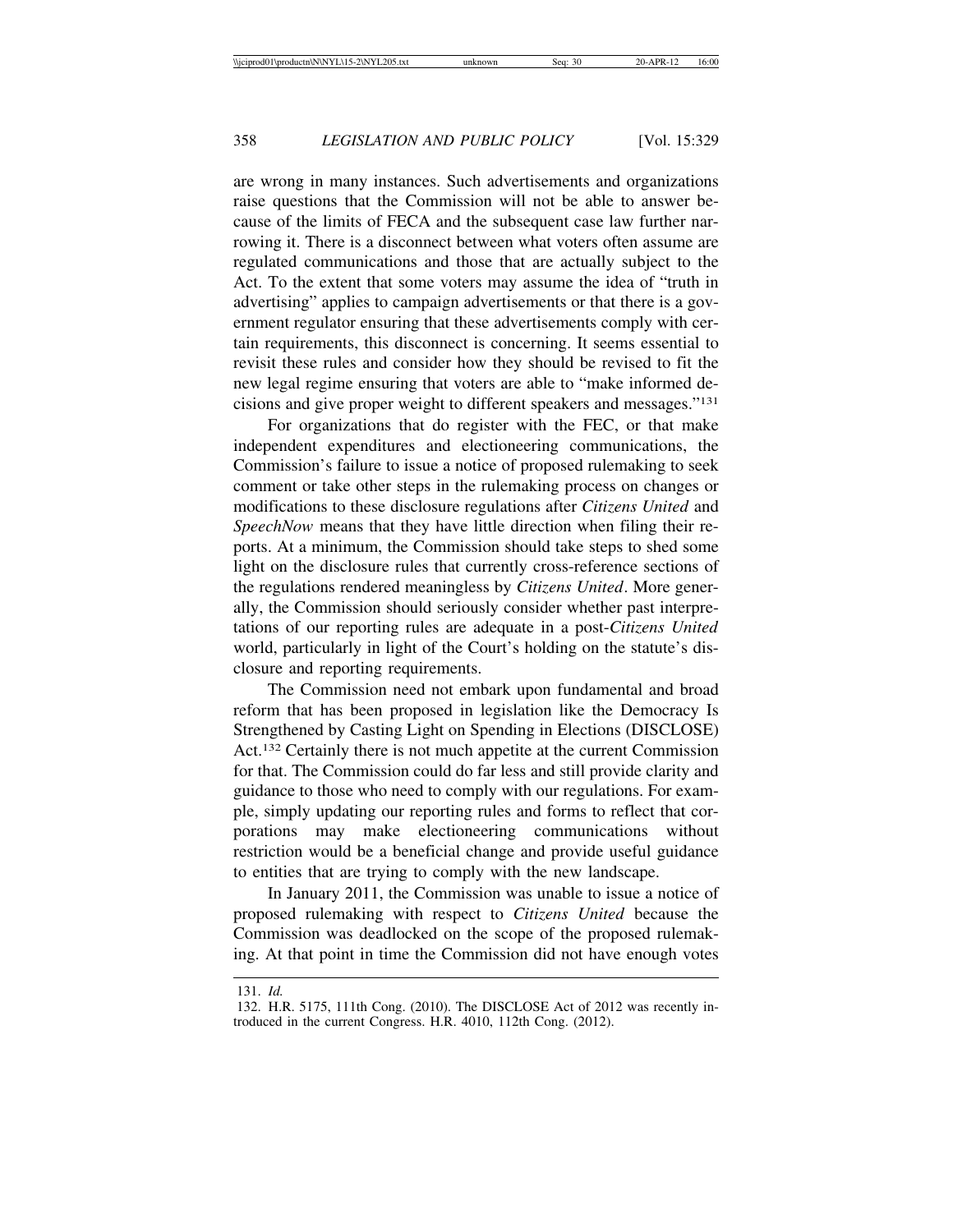to even ask the public whether it should update its reporting rules to reflect the new reality or to ask whether it should address questions regarding the role of foreign nationals' control over those groups that could now make independent expenditures or electioneering communications.133 Another effort in June 2011, which contained more limited options and a narrower discussion of disclosure requirements and foreign national participation, also failed to win majority support from the Commission.134

In light of its inability to act in a more comprehensive fashion, the Commission issued notices of availability on two petitions that had been filed seeking FEC action after *Citizens United*. 135 The first petition, filed by the James Madison Center for Free Speech, proposed repeal of several regulations limiting, and in some cases prohibiting, the political activity of corporations and labor organizations.136 The Commission received three comments addressing this petition.137 U.S. Representative Christopher Van Hollen filed the second petition proposing that the Commission revise its rules governing the extent of required disclosure when a person or organization makes independent expenditures.138 Four comments were submitted in response to this

134. Press Release, FEC Approves Notices of Availability, Advisory Opinions and Audit Memorandum (June 15, 2011), *available at* http://www.fec.gov/press/ press2011/20110615openmeeting.shtml.

<sup>133.</sup> Press Release, FEC Votes on Two Drafts of an NPRM on Independent Expenditures and Electioneering Communications, Approves Final Audit Report (Jan. 20, 2011), *available at* http://www.fec.gov/press/20110120OpenMeeting.shtml. A Notice of Proposed Rulemaking (sometimes abbreviated as "NPRM") informs the public as to what potential changes may be made to the Commission's regulations and seeks comment on those proposed changes. If the Commission cannot agree on the scope of a notice of proposed rulemaking, the public is not given the opportunity to comment on possible amendments to the existing regulations.

<sup>135.</sup> While this step is generally required under the Administrative Procedures Act and our own regulations, 11 C.F.R. pt. 200, issuing a comprehensive Notice of Proposed Rulemaking covering the subjects raised by the petitions would have rendered this step unnecessary.

<sup>136.</sup> Petition for Rulemaking Following *Citizens United v. FEC* (Jan. 26, 2010) (submitted by James Madison Ctr. for Free Speech to the FEC), *available at* http:// www.fec.gov/pdf/nprm/citizensunited/james\_madison\_petition.pdf.

<sup>137.</sup> Comments Received Regarding James Madison Ctr. for Free Speech Petition, FEC ONLINE RULEMAKING SYSTEM, http://sers.nictusa.com/fosers/, (search the "Completed and Ongoing Rulemakings" database for "REG Number" 2010-01; then see items listed as "Notice of Availability (NOA) Comment").

<sup>138.</sup> Petition for Rulemaking to Revise and Amend Regulations Relating to Disclosure of Independent Expenditures (Apr. 21, 2011) (submitted by Rep. Chris Van Hollen to the FEC), *available at* http://www.fec.gov/pdf/nprm/citizensunited/van\_hollen. pdf.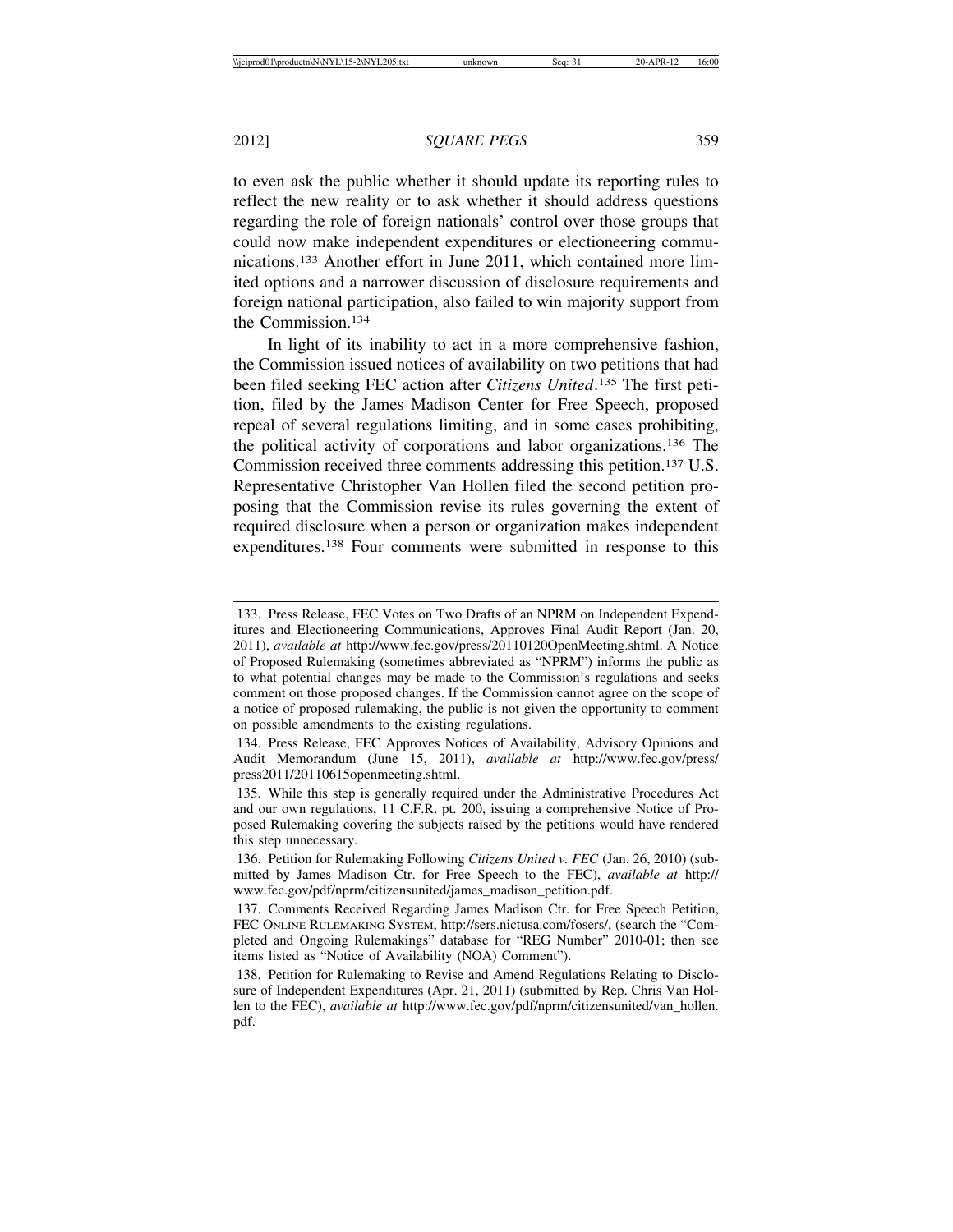petition.139 The Commission considered the petitions at its final meeting of 2011; however, it deadlocked and was unable to issue notices of proposed rulemakings to seek public comment on the specific changes relating to the disclosure of independent expenditures.140 By contrast, the Commission had five votes to issue a notice of proposed rulemaking geared towards deleting regulations that the Commission had announced it would not enforce nearly two years ago.<sup>141</sup> This highlights the challenges of this Commission. Several efforts to seek comment on some of the most basic issues have been blocked because of a dedicated resistance to anything remotely related to regulation—even when the Supreme Court has said that type of regulation not only passes constitutional muster, but also serves an important interest. The electorate is not being well served by this type of intransigence.142 Where the Commission has thus far failed to undertake a robust and comprehensive notice of proposed rulemaking to address the issues raised by *Citizens United* for the Commission's regulations, the bare minimum responsible next step is to allow petitions to move forward. Although certainly not an ideal way to resolve the issues, refusing to act on the Van Hollen petition at this point sidesteps the Commission's responsibility to respond to court decisions and public requests to seriously consider even a few of the many issues raised by *Citizens United*.

<sup>139.</sup> FEC ONLINE RULEMAKING SYSTEM, http://sers.nictusa.com/fosers/, (search the "Completed and Ongoing Rulemakings" database for "REG Number" 2011-01; then see items listed as "Notice of Availability (NOA) Comment").

<sup>140.</sup> Press Release, FEC Approves Advisory Opinion and Notice of Proposed Rulemaking, Elects 2012 Officers (Dec. 15, 2011), *available at* http://www.fec.gov/ press/press2011/20111215openmeeting.shtml.

<sup>141.</sup> *Id. See also* Press Release, FEC Statement on the Supreme Court's Decision in *Citizens United v. FEC* (Feb. 5, 2010), *available at* http://www.fec.gov/press/ press2010/20100205CitizensUnited.shtml (announcing, almost two years earlier, that the Commission would "no longer enforce the statutory provisions or its regulations prohibiting corporations and labor organizations from making independent expenditures and electioneering communications").

<sup>142.</sup> For instance, there have been numerous news reports following the end-of-year reporting by many Super PACs highlighting significant gaps in the information disclosed and noting that by changing their filing frequency, committees can avoid reporting significant contributions or expenditures until after important elections, such as the Republican presidential primary elections in New Hampshire, South Carolina, and Florida. *See* Dave Levinthal*, What Super PAC Filings Left Out,* POLITICO*,* Feb. 3, 2012*, available at* http://www.politico.com/news/stories/0212/72420.html. The concerns about filing frequency are not unique to Super PACs. The issue arises with traditional PACs as well, but with Super PACs, the stakes are higher. Evaluating and improving the rules governing disclosure of independent expenditures would lessen the significance of when the periodic reports are due.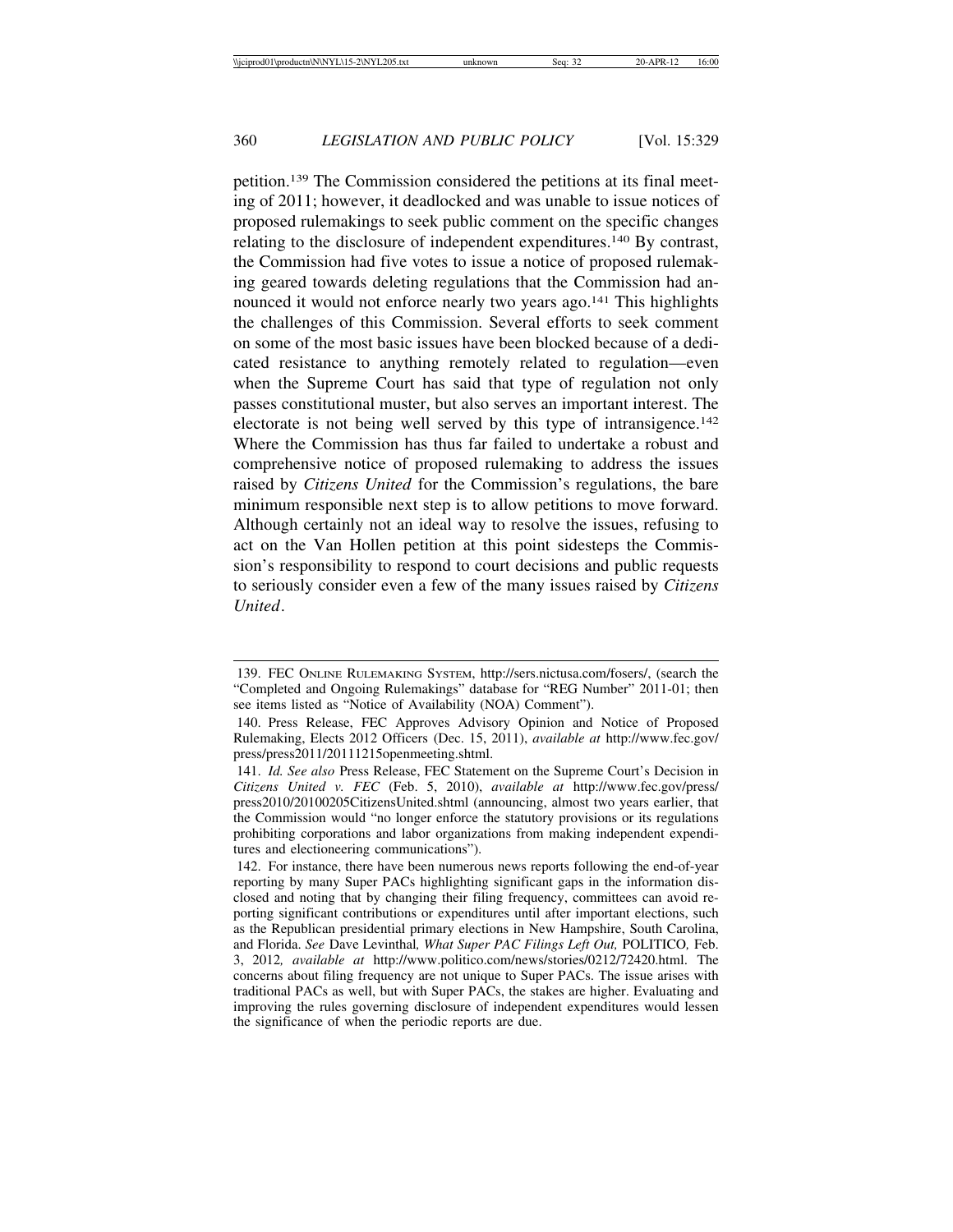Until the Commission is able to find a way to ask questions, gather public comment, and consider updates to its regulations and its forms in a comprehensive way, it is unlikely the FEC will lead the way on increased accountability. In reality, many corporations and labor organizations will struggle to comply with rules that are out of date, while doing the best they can to live up to the basic reporting expectations. Voters will have access to limited information often without a clear understanding of the ways in which it is limited.

Although the FEC is not doing as much as it could or should do to carry out its mission, it does promote accountability through its existing efforts to provide the public with a clear, accurate record of who is spending what in federal elections. The Commission and its dedicated staff are making sure that data is available swiftly and is easily accessible on its website. For most committees, the data is available within hours of it being filed. Analysts review all of those reports and where there appears to be a problem or a lack of required information, they will contact committees to request further information and clarification to ensure that the public record is accurate.

### **CONCLUSION**

As a result of *Citizens United,* and several subsequent cases, Congress, the Commission, and the public have been presented with an opportunity to examine how best to satisfy the informational needs of the electorate. Some commentators have questioned the efficacy of existing disclosure and disclaimer requirements in achieving their purpose.143 Ideally, a serious effort to recalibrate our disclosure system would address the reality that it currently provides too little information concerning what is really important for voters—i.e., the source of millions of dollars spent on independent expenditures and electioneering communications—and too much of what is of less significance. For example, while most contribution limits are adjusted for inflation, the \$200 itemization threshold has held steady since the 1979 amendments to FECA raised the threshold from \$100.144 Similarly, questions about the usefulness of contributors' addresses beyond zip codes are also worth considering.

In addition, some have raised concerns about the privacy of contributors as a result of the FEC providing raw data to others, particu-

<sup>143.</sup> *See, e.g.*, Richard Briffault, *Campaign Finance Disclosure 2.0*, 9 ELECTION L. J. 273 (2010); Lloyd Hitoshi Mayer, *Disclosures About Disclosure*, 44 IND. L. REV. 255, 263–69 (2010).

<sup>144.</sup> S. REP. NO. 96-319, at 3, 10 (1979).